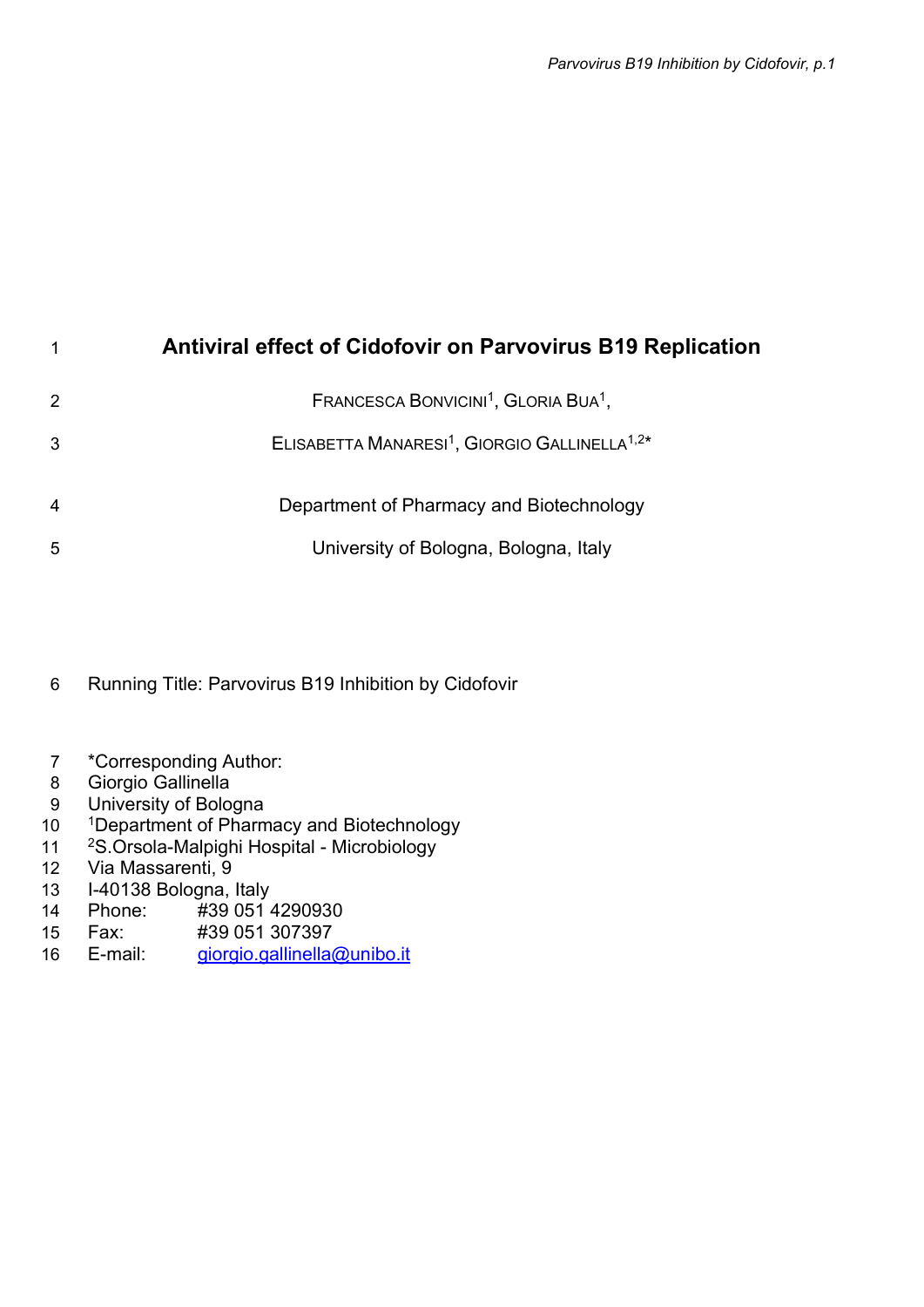#### 1 Abstract

2 Parvovirus B19 (B19V) is a human ssDNA virus responsible for a wide range of clinical 3 manifestations, still lacking for a specific antiviral therapy. The identification of compounds active 4 against B19V may add therapeutic options to the treatment of B19V infections, that now entirely 5 relies on symptomatic treatments. In the search for compounds possibly inhibiting B19V 6 replication, a particular focus was raised to cidofovir, an acyclic nucleoside phosphonate broadly 7 active against dsDNA viruses. The present study was aimed at evaluating the effect of cidofovir 8 against B19V in two model systems, the UT7/EpoS1 cell line and erythroid progenitor cells (EPC), 9 generated from peripheral blood mononuclear cells. Experiments were carried out at different 10 multiplicity of infections and cidofovir concentrations (0-500 µM) during a course of infection. The 11 effects of cidofovir on B19V replication were assessed by qPCR assays while influence of cidofovir 12 on host cells was measured by cell proliferation and viability assays. Our findings demonstrated 13 that cidofovir has a relevant inhibiting activity on B19V replication within infected UT7/EpoS1, and 14 that the effect on B19V DNA amounts is dose-dependent allowing for the determination of  $EC_{50}$ 15 and EC<sub>90</sub> values (7.45 – 41.27 µM, and 84.73 – 360.7 µM, respectively). In EPCs, that constitute a 16 cellular population close to the natural target cells in bone marrow, the inhibitory effect was 17 demonstrated to a lesser extent, however provoking a significant reduction on B19V DNA amounts 18 at 500 µM (68.2 – 92.8 %). To test infectivity of virus released from EPCs cultured in the presence 19 of cidofovir, cell culture supernatants were used as inoculum for a further course of infection in 20 UT7/EpoS1 cells, indicating a significant reduction in viral infectivity at 500 µM cidofovir,. Since the 21 drug did not interfere with the overall cellular DNA synthesis and metabolic activity, the observed 22 effect of cidofovir could be likely related to a specific inhibition of B19V replication.

23

#### 24 Keywords:

25 Parvovirus B19; cidofovir; replication inhibition; quantitative PCR;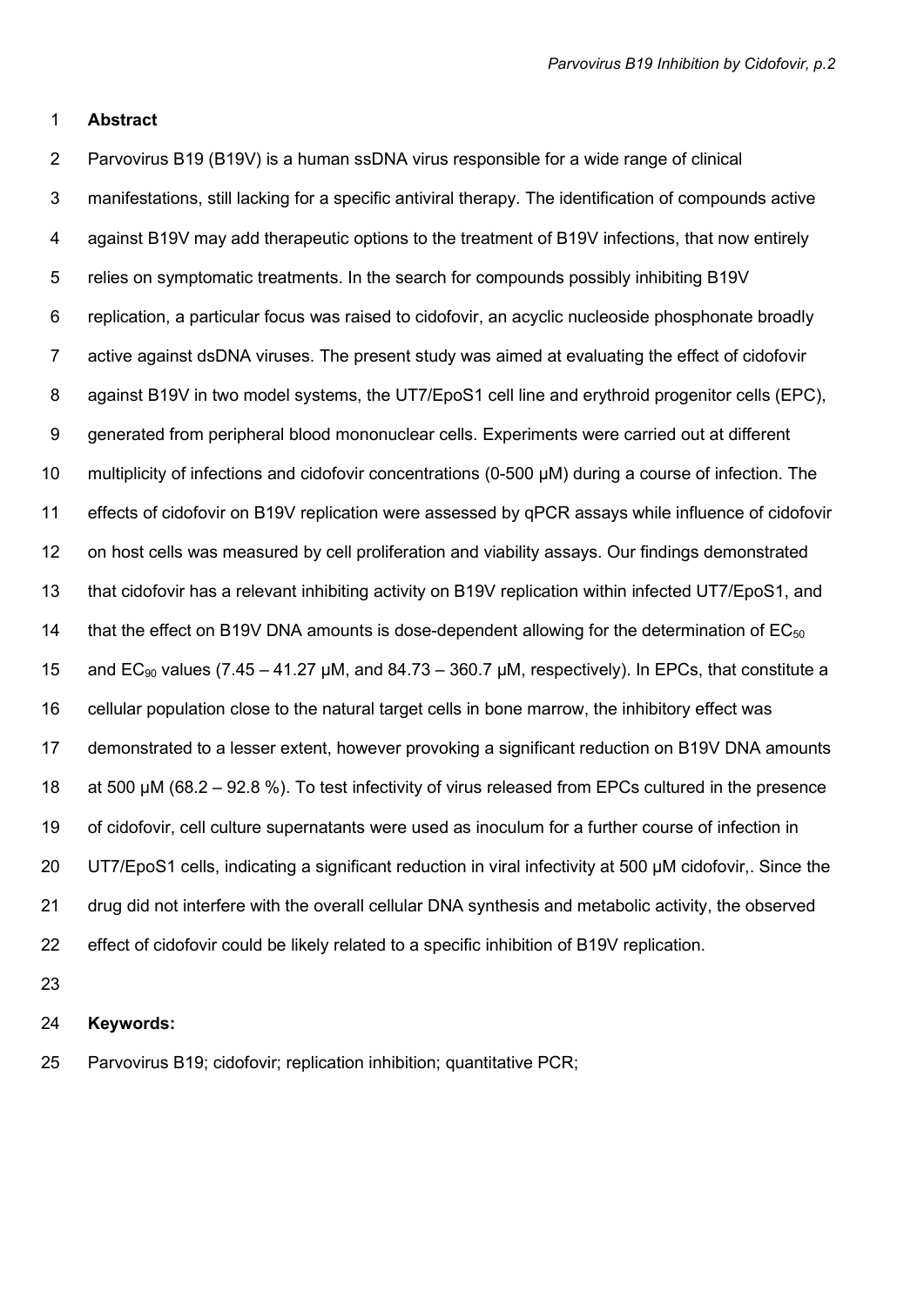# 1 1. Introduction

2 Parvovirus B19 (B19V) is a human pathogenic virus in the Parvoviridae family (King et al., 2011). 3 The pathogenetic potential of B19V is ample (Gallinella, 2013; Young and Brown, 2004). The virus 4 shows a marked tropism for erythroid progenitor cells in the bone marrow, where productive 5 infection induces apoptosis and a block in erythropoiesis that can be manifested as a transient or 6 persistent erythroid aplasia (Chisaka et al., 2003). Anaemia as a consequence of the block in 7 erythropoiesis usually becomes clinically relevant when an underlining condition is present, such 8 as expanded erythropoiesis compensating for haematological disorders, or in case of inadequacy 9 of the specific antiviral immune response (Brown, 2000). The virus has additional capability to 10 infect other cellular types, such as endothelial, stromal or synovial cells, although with dissimilar 11 degrees of expression, normally resulting in the mere persistence of virus in tissues (Bonvicini et 12 al., 2010; Manning et al., 2007; Norja et al., 2006) but sporadically also leading to productive viral 13 replication. In these cases, consequences on infected cells can vary from the unapparent to the 14 overtly cytotoxic by mechanisms not limited to induction of apoptosis (Bonvicini et al., 2012; 15 Duechting et al., 2008; Lu et al., 2006). The common clinical manifestations of infection are 16 erythema infectiosum (fifth disease), mainly in children, or arthropathies, mainly affecting adults, 17 but the virus has been implicated in a growing spectrum of other different pathologies, among them 18 myocarditis (Modrow, 2006) and rheumatic (Kerr, 2000) or autoimmune (Lehmann et al., 2003) 19 diseases. The virus can be transmitted to the foetus, where its tropism for erythroid progenitor cells 20 can lead to consequences such as foetal death and/or hydrops foetalis (Bonvicini et al., 2009; 21 Bonvicini et al., 2011; Enders et al., 2004).

22 No specific antiviral therapy has been developed or evaluated for B19V. Currently, treatment can 23 only be symptomatic or supportive, in particular blood transfusions are required to overcome acute 24 or chronic anaemia, while intravenous immunoglobulins (IVIG) are considered the only available 25 option to neutralise infectious virus in case of incompetence of the immune system (Crabol et al., 26 2012; Mouthon and Lortholary, 2003). However, IVIG are seldom able to clear infection unless a 27 specific antiviral immune response becomes effective.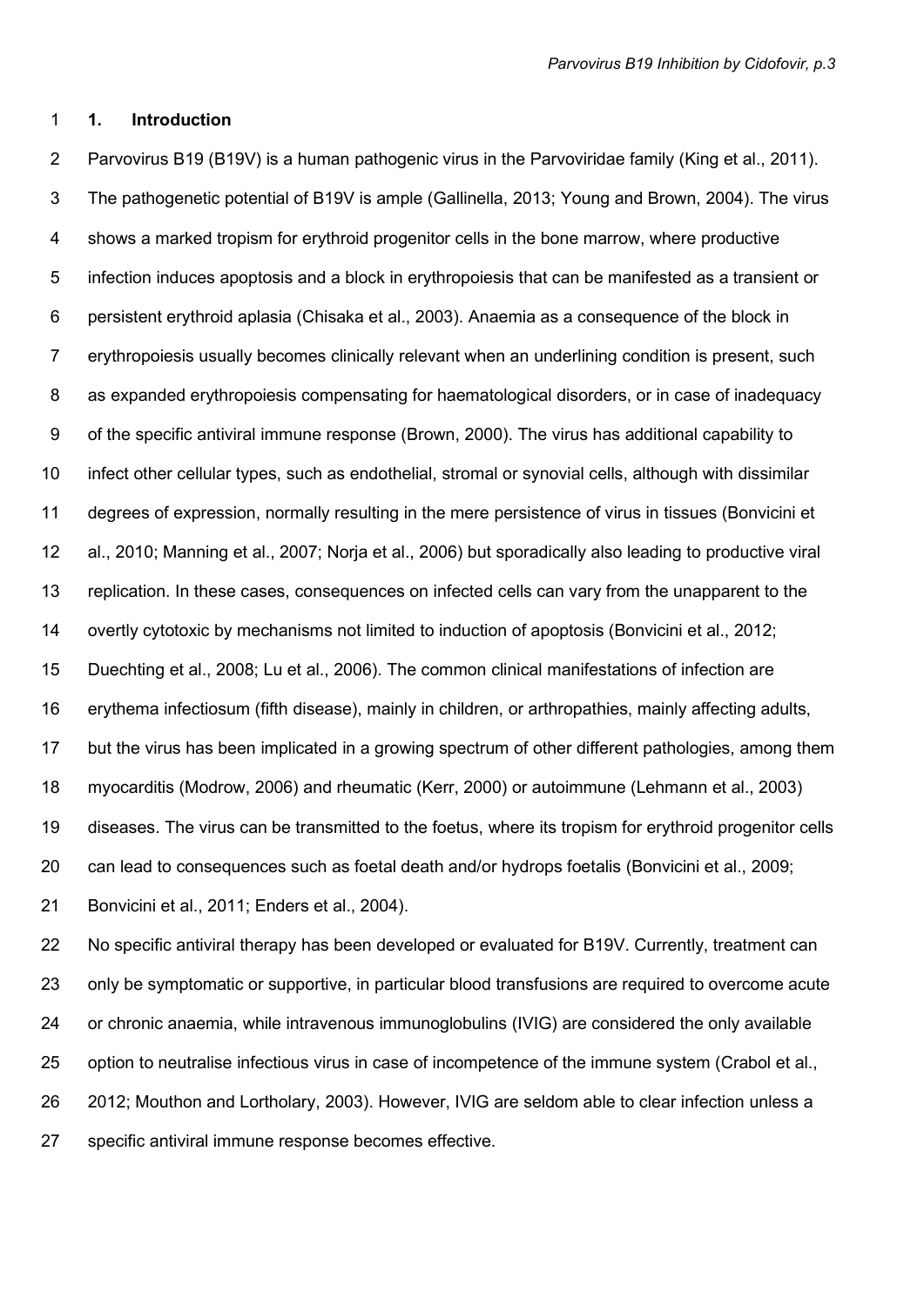1 A motivation for the development of a specific antiviral therapy would then be for treatment of 2 haematological consequences of acute or chronic infections, especially in immunodeficient 3 patients, or to reduce the inflammatory aspects of infections, or possibly for prophylaxis in selected 4 cases. The incomplete characterization of the viral proteins and related molecular mechanisms, 5 and the unavailability of systems to produce large amounts of virus in *in vitro* cell cultures, 6 presently hampers both the rationale design of specifically targeted drugs as well the high 7 throughput screening of available chemical libraries.

8 An approach that could be explored was the investigation of known antiviral compounds for a 9 possible activity against B19V. In particular, the acyclic nucleoside phosphonate cidofovir (CDV) 10 has shown activity against all five families of human, not retro-transcribing dsDNA viruses (De 11 Clercq, 2007; De Clercq and Holy, 2005). The present study was aimed to investigate its potential 12 to inhibit B19V, a ssDNA virus, depending for its replication on cellular DNA polymerase activity. 13 Two cellular systems were suitable for this study, the human myeloblastoid cell line UT7/EpoS1 14 that presents a restricted pattern of permissiveness, allowing viral replication but only a limited 15 yield of infectious virus (Wong and Brown, 2006), and in vitro derived erythroid progenitor cells, 16 whose permissiveness depends on cell differentiation and that constitute a cellular population 17 similar to the primary target cells in the bone marrow (Filippone et al., 2010; Wong et al., 2008). 18 The activity of virus in infected cells, and a possible role of CDV, have been investigated by 19 quantitative PCR assays for the determination of variation of viral nucleic acids in the presence of 20 different concentrations of CDV within a time course of infection. Results indicate that CDV can 21 interfere with the viral replication, although the degree of inhibition is different in the two cellular 22 environments.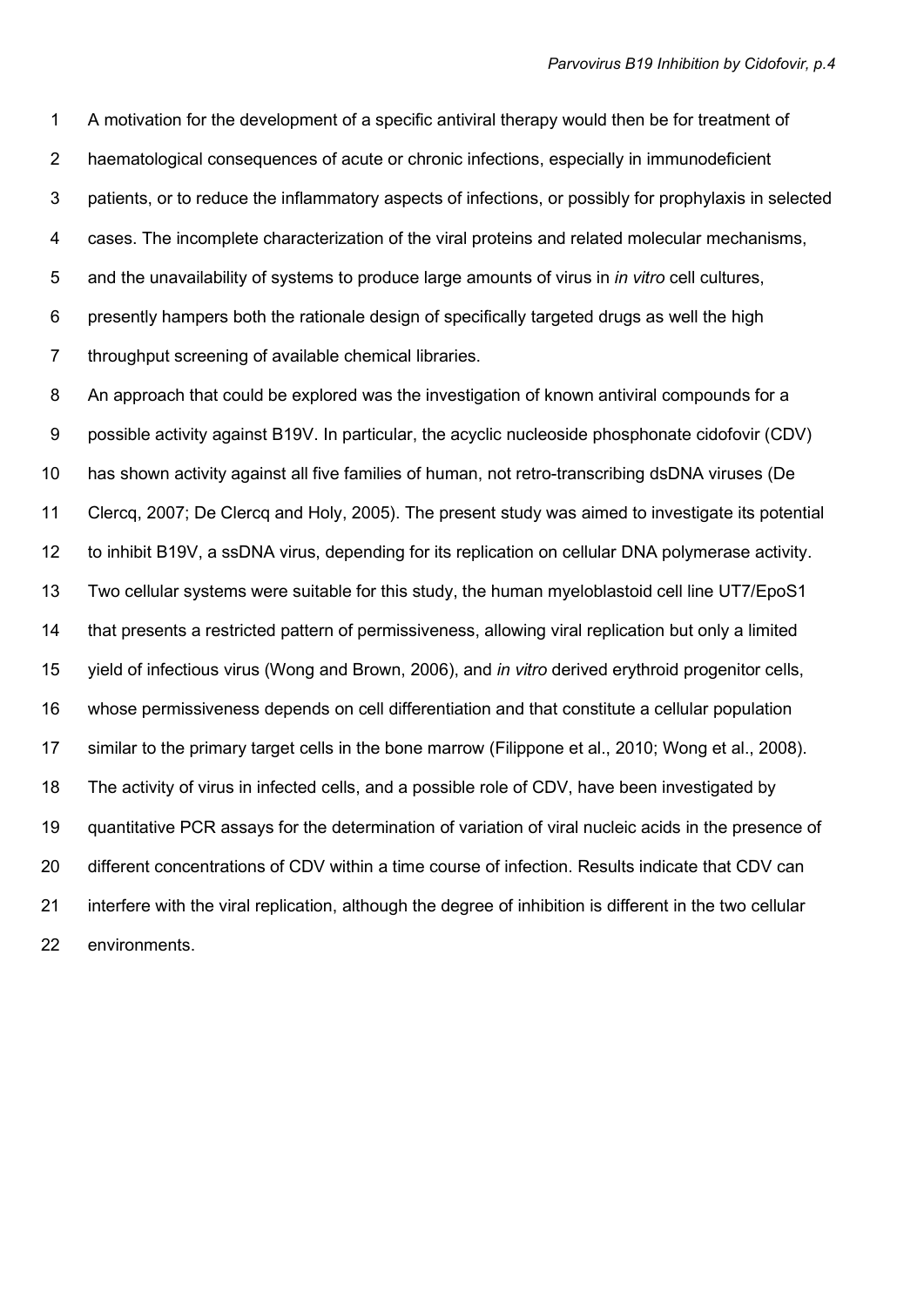#### 1 2. Materials and Methods

2 2.1. Cells

3 UT7/EpoS1 cells were cultured in IMDM (Cambrex), supplemented with 10% FCS (Cambrex) and 4 2 U/mL rhu erythropoietin (NeoRecormon, Roche), at 37°C and 5% CO<sub>2</sub>. Cells were kept in culture 5 at densities between  $2x10^5$ -1x10<sup>6</sup> cells/mL, and used for infection experiments when at a density of 6  $3x10^5$  cells/mL (Wong and Brown, 2006).

7 Erythroid progenitor cells (EPCs) were generated in vitro from peripheral blood mononuclear cells 8 (PBMC), via culture in a medium containing erythropoietic growth factors (Filippone et al., 2010). 9 PBMC, obtained from volunteer staff members, were isolated by Ficoll-Paque centrifugation, then 10 cultured as described. The cells were maintained at 37°C in 5%  $CO<sub>2</sub>$ , after 4 $\pm$ 1 days of culture 11 were split and then maintained at a density of  $0.5/1.0x10^6$  cells/mL until day 9 $\pm$ 1, when used for 12 infection experiments.

# 13 2.2. Flow Cytometry analysis

14 EPCs were characterized using flow cytometry (FACSCalibur, Becton Dickinson). Aliquots of 5 x 15 10<sup>5</sup> EPCs were stained with antibodies specific for erythroid differentiation markers (CD36, CD71, 16 CD235 $\alpha$ ) and known B19V receptors (globoside,  $\alpha_5\beta_1$  integrin). CD36 and CD71 expression was 17 evaluated by phycoerythrin (PE)-labelled monoclonal antibodies (BD Bioscences). CD235a,  $\alpha_5\beta_1$ 18 integrin and globoside expression was evaluated by monoclonal mouse anti-CD235a (BD 19 Bioscences), monoclonal mouse anti- $\alpha_5\beta_1$  (Immunological Sciences) and polyclonal rabbit anti-20 globoside (Matreya), followed by anti-mouse-Alexa 488 (Life Technologies) or anti-rabbit- FITC 21 (DakoCytomation) antibody, respectively. Data were analysed using the Cell Quest Pro Software 22 (Becton Dickinson).

# 23 2.3. Infection

24 A B19V viremic serum sample, identified in our laboratory in the course of routine diagnostic 25 analysis and available for research purposes according to Italian privacy law, was used as source 26 of virus for the infection experiments. The viremic serum contained  $10^{12} B19V$  (genotype 1)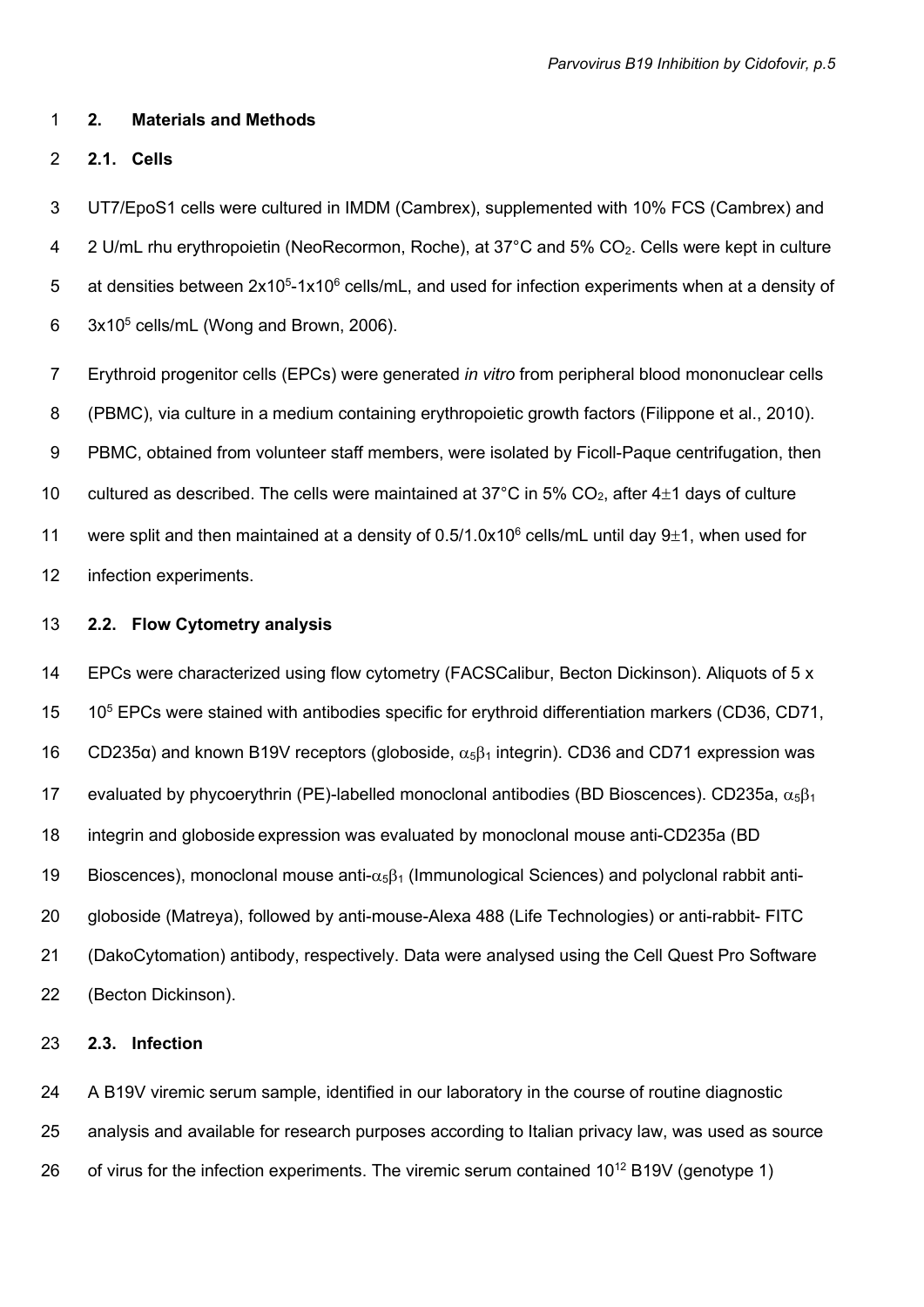1 genome copies (geq)/mL, as determined by quantitative PCR analysis (Bonvicini et al., 2013a), 2 and resulted negative by routine diagnostic NAT assays to other viruses, including HIV, HBV, HCV, 3 HSV, VZV, EBV, CMV, HHV8, AdV, BKV.

4 For infection of both UT7/EpoS1 and EPCs, 5x10<sup>5</sup> cells were incubated in 50 µL volume of PBS, in 5 the presence of 5 µL of viremic serum, diluted in PBS in order to obtain different multiplicities of 6 infection (moi, expressed as geq/cell), from  $10^4$  geq/cell to  $10^1$  geq/cell. Following adsorption for 2 7 h at 37°C, the inoculum virus was washed and the cells were incubated at 37°C in the respective 8 complete medium at an initial density of  $5x10<sup>5</sup>$  cells/mL.

## 9 2.4. Cidofovir

10 Cidofovir (CDV), [(S)-1-[3-hydroxy-2-(phosphonylmethoxy)propyl]cytosine], was purchased from 11 Sigma at a purity degree >98%. The drug was dissolved in  $H_2O$  and stored at -20 $^{\circ}$ C as a 5 mg/mL 12 stock solution.

### 13 2.5. Cell viability and proliferation assays

14 The effects of CDV on viability and proliferation of UT7/EpoS1 and EPCs were monitored, 15 respectively, by the alamarBlue assay, a redox indicator dye that yields a fluorescent signal in 16 response to metabolic activity (Life Technologies), and by evaluation of 5-bromo-2'-deoxyuridine 17 (BrdU) incorporation into newly synthesised DNA (Cell proliferation ELISA BrdU Assay, Roche 18 Diagnostics), according to manufacturers' instructions. For experiments, cells were seeded at the 19 density of  $5 \times 10^4$  cells/well in a 96-well culture microplate, and volumes of 100 µL of CDV freshly 20 diluted in medium at the different concentrations  $(0.1 - 500 \mu M)$  were added, either in the absence 21 or presence of 10 µM of BrdU. Cells were then cultured for 72h, for UT7/EpoS1 cells, or 24h, for 22 EPCs. Cells grown in absence of both chemicals were also included as control samples.

# 23 2.6. Nucleic acids purification

24 Equal amounts of cell cultures, corresponding to  $2x10<sup>5</sup>$  cells, were collected at the appropriate time 25 points following infection. Collected cells were processed by using the EZ1 viral nucleic acid kit on 26 a EZ1 platform (Qiagen), following the manufacturer's instructions, in order to obtain a total nucleic 27 acid fraction, containing both viral DNA and RNA in elution volumes of 120 µL.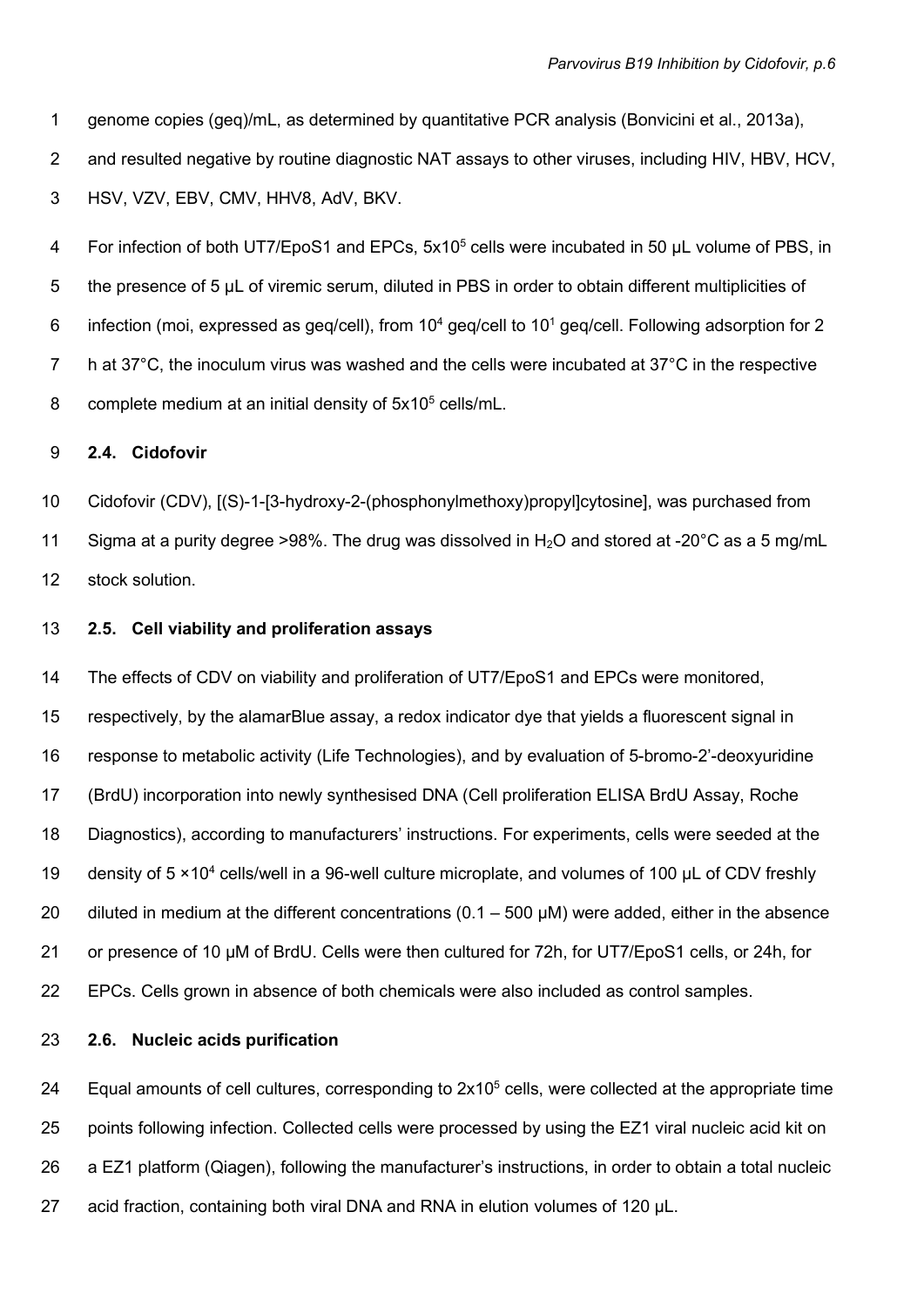#### 1 2.7. Quantitative real-time PCR

2 Standard targets for quantification of viral nucleic acids were obtained from plasmid pHR0, that 3 contains an insert corresponding to the complete internal region of B19 virus genome (nt. 345- 4 5245). Primers for the amplification of viral targets were the pair R2210-R2355, located in the 5 central exon of B19V genome, suitable for amplification of both viral DNA and the whole set of viral 6 transcripts; pair R1882-R2033, suitable for the amplification of the mRNAs coding for NS protein; 7 pair R4883-R5014, suitable for the amplification of the mRNAs coding for capsid VP1 and VP2 8 proteins. For control and normalisation with respect to the number of cells, a target sequence in the 9 region of genomic DNA coding for 18S rRNA (rDNA) was amplified by using the primers 18Sfor 10 (CGGACAGGATTGACAGATTG) and 18Srev (TGCCAGAGTCTCGTTCGTTA) (Bonvicini et al., 11 2006; Bonvicini et al., 2008). All oligonucleotides were obtained from MWG Biotech. 12 For quantitative analysis of viral DNA, an aliquot of the eluted nucleic acids, corresponding to 0.1 13 volumes of experimental samples, was directly amplified. For quantitative analysis of viral RNA, a 14 parallel aliquot of experimental samples was first treated with Turbo DNAfree reagent (Ambion) 15 and then amplified. Quantitative real-time PCR and RT-PCR were carried out by using the 16 RotorGene 3000 system (Corbett Research) and SybrGreen detection of amplification products. 17 Amplification reactions were performed by using QuantiTect PCR SybrGreen PCR Kit or 18 QuantiTect SybrGreen RT-PCR Kit (Qiagen), including 10 pmol of each specific primer pair, as 19 described. Quantitation of viral DNA and of total viral RNA was obtained by the absolute 20 quantitation algorithm, converting quantification cycle (Cq) values to geq number using external 21 calibration curves obtained from respective standard targets (Bustin et al., 2009).

22 2.8. Immunofluorescence assay

23 Aliquots of cell culture samples, each corresponding to 0.5-1.0x10<sup>5</sup> cells, were centrifuged at 4000 24 g for 5 min. Pelleted cells were washed with PBS, spotted onto glass slides and fixed with 1:1 25 acetone:methanol for 10 min at -20°C. Slides were then incubated at room temperature for 1h with 26 a monoclonal mouse antibody against VP1 and VP2 proteins (MAB8293, Chemicon), diluted 1:200 27 in PBS/BSA 1%. After washing in PBS, slides were incubated for 1h with AlexaFluor488 anti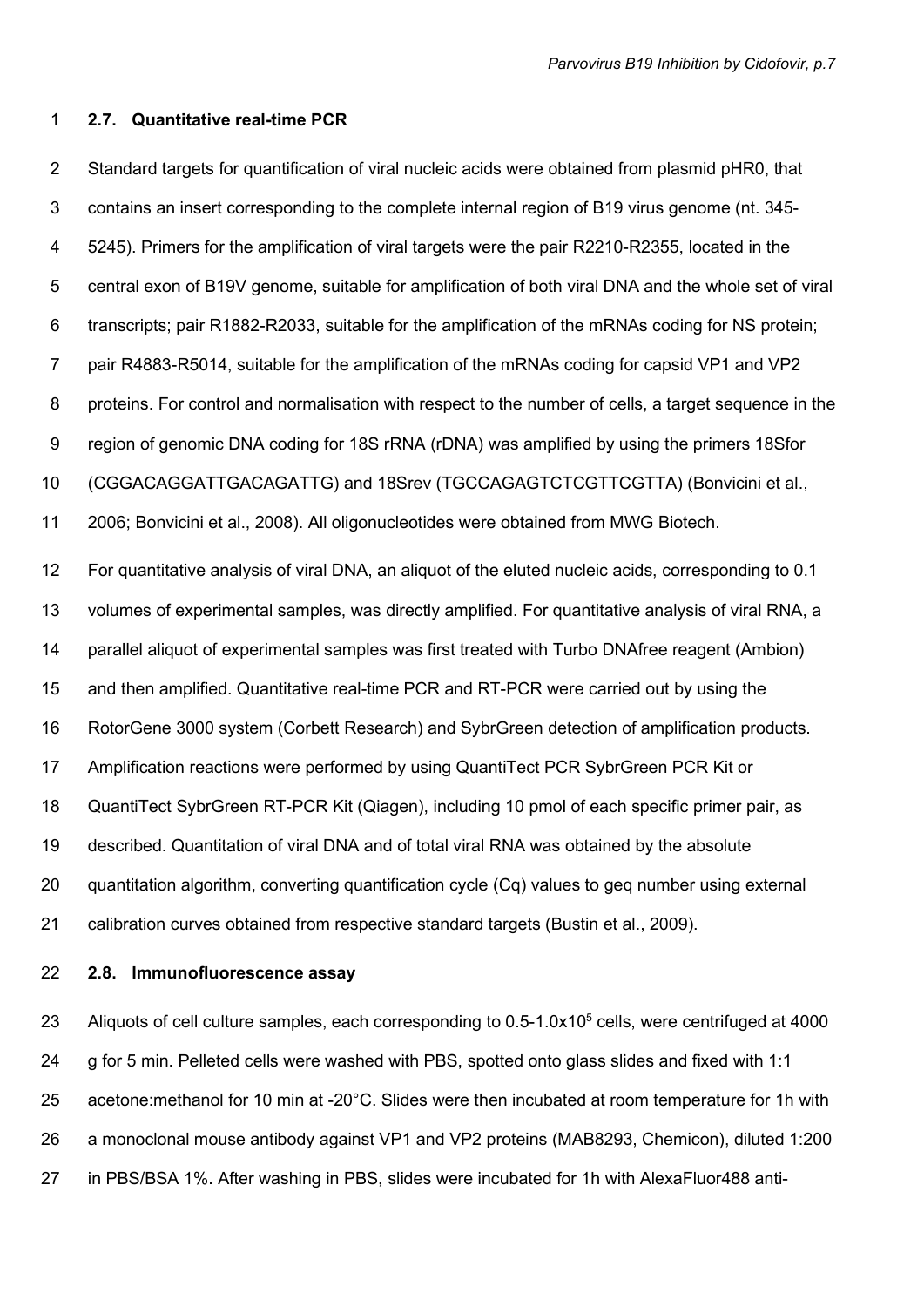1 mouse secondary antibodies (Life Technologies), diluted 1:20 in PBS/BSA 1%. After further 2 washing, slides were stained with Evans blue, washed, mounted and viewed on a fluorescence 3 microscopy with a fluorescein isothiocyanate filter set.

# 4 2.9. Statistical analysis

5 Experiments were carried out in triplicate series, and for each quantitative determination triplicate 6 values were obtained. Statistical analysis was carried out by using the programme GraphPad Prism 7 version 5.00 for Windows (GraphPad Software, San Diego California, USA). Linear regression 8 analysis was carried out to correlate input moi values and calculated amounts of viral nucleic acids. 9 One-way ANOVA (analysis of variance) followed by the Dunnett' Multiple comparison test was used 10 to compare data obtained in different experimental conditions.  $EC_{50}$  and  $EC_{90}$  values for the different 11 moi were determined by non-linear regression curve on percentage inhibition of viral activity for each 12 different concentration of CDV.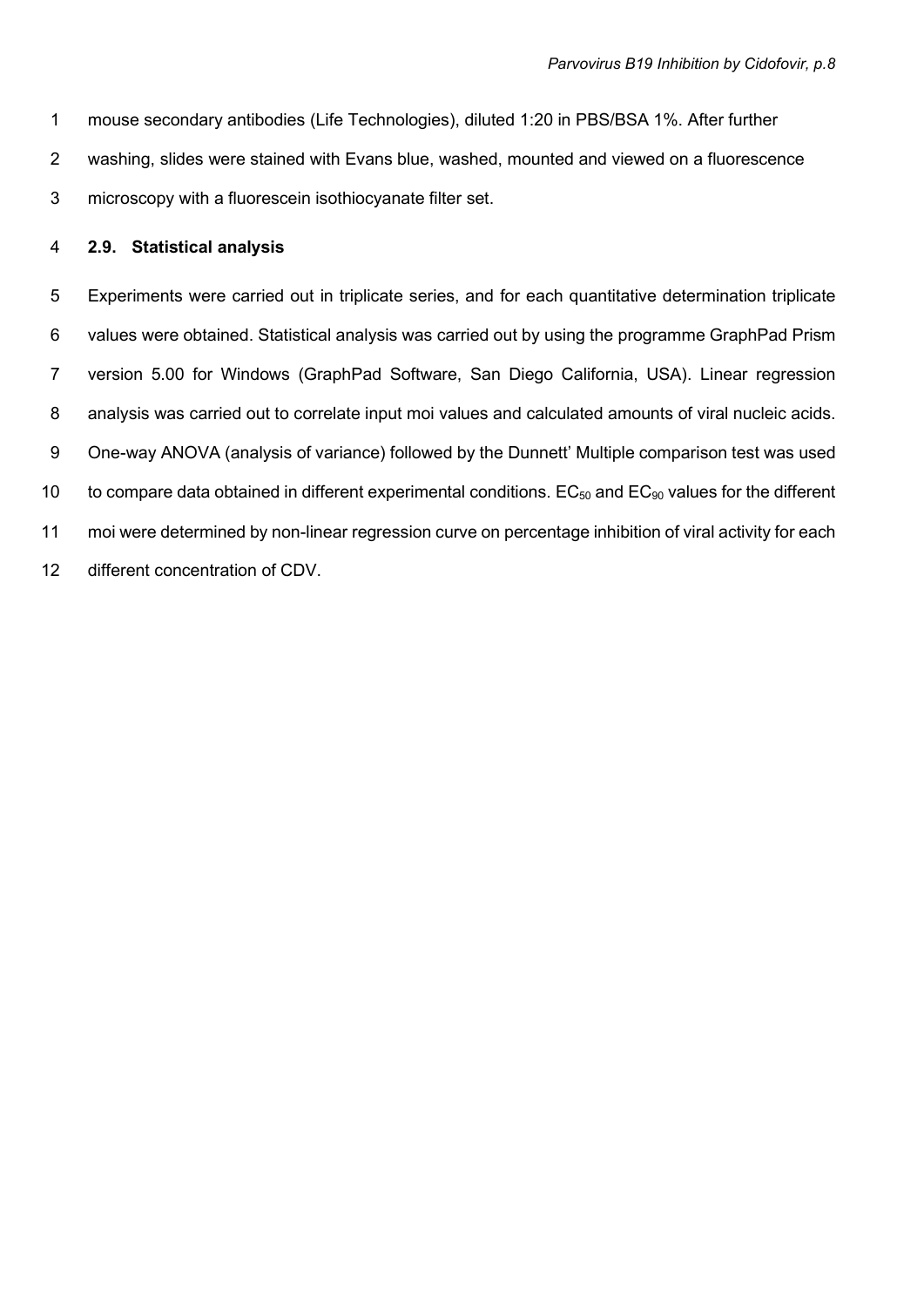#### 1 3. Results

#### 2 3.1. UT7/EpoS1 cells, B19 virus and cidofovir

3 UT7/EpoS1 cells were infected with B19V, at different moi in the range of  $10^4$  -  $10^1$  geq/cell, in the 4 presence of different concentrations of CDV, and the effects on viral replication were assessed by 5 qPCR analysis. Following incubation to allow penetration of virus (2 hpi), infected cells were 6 divided and cultured in the absence, as a control, and in the presence of different concentrations of 7 CDV (0.1 – 500 µM) for a course of infection (72 hpi). Equivalent cell fractions were collected at 2 8 hpi and at 72 hpi for the different conditions. Quantitative determination of viral nucleic acids, to 9 determine viral activity, and of cellular rDNA for normalisation purposes, was carried out by qPCR. 10 For the rDNA target, the coefficient of variation of quantification cycle values for all different 11 samples was minimal (≤ 3%), so this parameter was considered invariant and the normalisation by 12 rDNA not required for the following quantitative determination of viral targets. 13 In Figure 1A, a time course of infection in UT7/EpoS1 cells shows that the highest increase in DNA 14 amount occurs at 72 hpi. Then, in Figure 2A, calculated amounts of viral DNA are plotted as a 15 function of the moi, at 2 hpi and at 72 hpi for the different concentrations of CDV added to infected 16 cell cultures. Linear regression analysis showed a correlation with the moi used, for the different 17 experimental samples, in the whole test range. In particular, the correlation evident at 2 hpi 18 indicated that virus attachment and penetration was driven by concentration of virus, while the

19 extent of replicative activity of the viral genome resulted in a variation in the amount of viral DNA

20 from 2 hpi to 72 hpi. The slopes for the 2 hpi and 72 hpi sample series are statistically equivalent,

21 thus indicating a constant relative biological activity of B19V within the UT7/EpoS1 cells, while the

22 statistically significant difference in elevations might be attributed to the inhibitory effects of CDV on

23 viral DNA replication. In the presence of CDV, progressively lower increases of viral DNA were

24 detected in the  $0.1 - 100 \mu$ M range, while at 500  $\mu$ M the amount of viral DNA at 72 hpi was lower

25 than what detected at 2 hpi suggesting an effective inhibition of viral DNA replication.

26 The effect of CDV on B19V replication, as a dose-dependent reduction in the amount of viral DNA 27 detected at 72 hpi, could be expressed and quantified in two possible ways. First, for any given 28 moi, inhibition of replicative activity could be directly determined by quantification of viral DNA at 72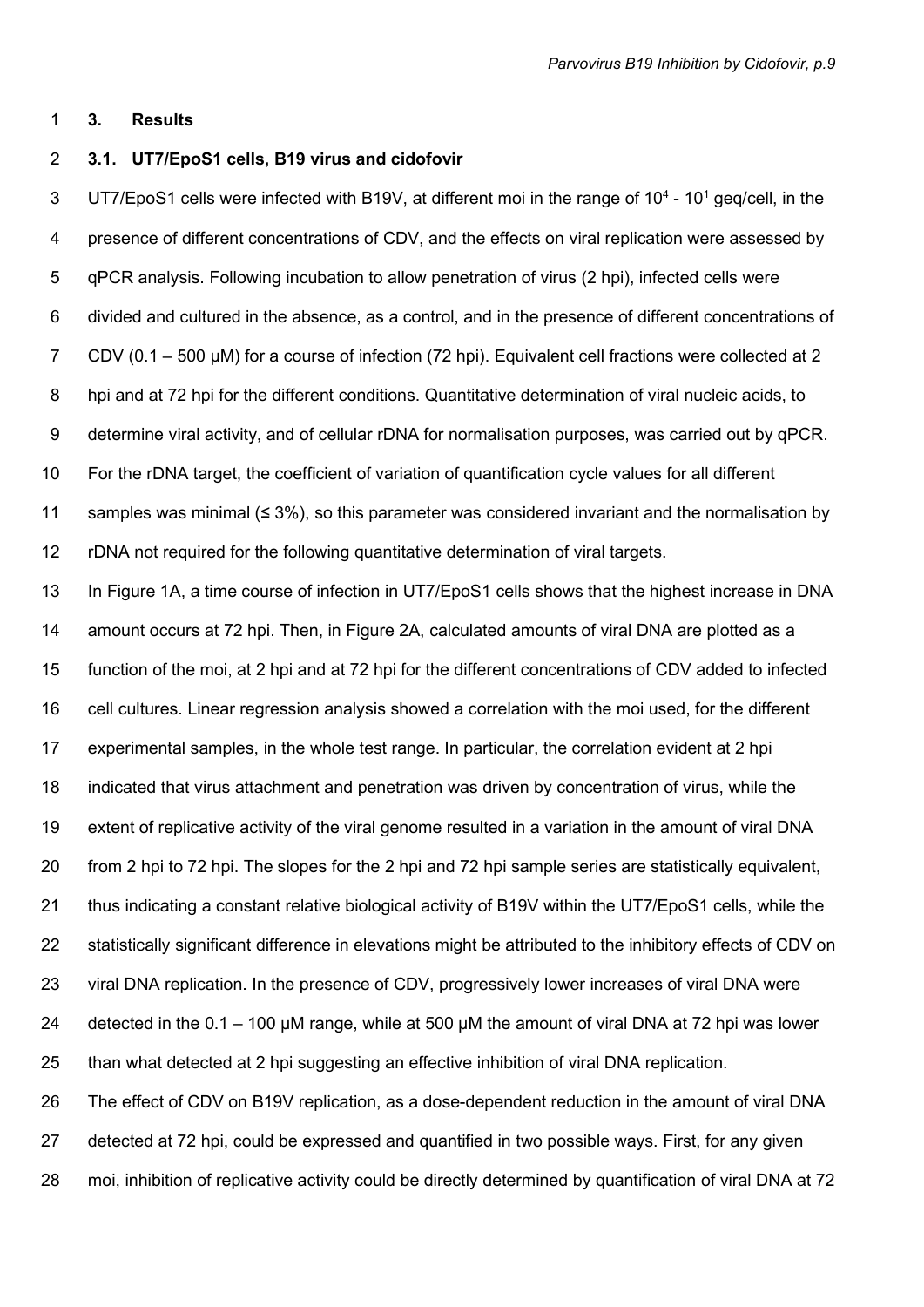1 hpi for the different concentrations, compared to what present in absence of drug (Figure 3A). 2 Then, given the parallelism between regression curves, activity of virus in infected cells could also 3 be determined by interpolation of quantitative values obtained for the different experimental 4 conditions on the reference curve obtained in the absence of drug, yielding an experimental 5 infectious titre as the equivalent to a nominal moi (Figure 4A). Both methods produced concordant 6 results, indicating a progressive inhibition of viral replicative activity in dependence of CDV 7 concentration. By expressing this dose dependent relationship between CDV concentration and 8 replicative activity as percentage inhibition of replication, non-linear regression curve allowed 9 determining EC<sub>50</sub> and EC<sub>90</sub> values for CDV for all the different moi tested (Figure 5 and Table 1). 10 The amount of total viral RNA synthesised in infected cells was determined at 72 hpi. The 11 presence of CDV led to a significant reduction in the amount of viral RNA only for high moi and the 12 highest concentration tested (Figure 6A). The relative abundance of mRNAs coding for NS protein 13 was in the range of 1-3% of total viral RNA, in accordance with previous results, irrespective to the 14 different concentrations of CDV. The relative abundance of mRNAs coding for capsid VP1 and 15 VP2 proteins was in the range of 15-22%, also in accordance with previous results, for the 16 concentrations of CDV in the range 0-100 µM, but was reduced to 5-8% for CDV at 500 µM, an 17 effect possibly linked to a shift in the expression profile of B19V due to the marked inhibition of its 18 replicative activity (Bonvicini et al., 2006; Bonvicini et al., 2008).

19 The effects of CDV on viral activity were also investigated by immunofluorescence detection of 20 viral capsid proteins. At the moi of  $10<sup>4</sup>$  and in the absence of CDV, 5.0% of cells were positive to 21 the detection of viral capsid proteins. This value was reduced to 3.9% at 50 µM, 0.5% at 100 µM, 22 while at 500 µM no positive cells could be detected. At lower multiplicities, due both to the 23 restrictive pattern of infection in UT7/EpoS1 cells and the low sensitivity of the method, the small 24 number of positive cells did not allow any reliable quantitative evaluation of inhibitory activity of 25 CDV.

26 The possible cytotoxic or cytostatic effects of CDV on UT7/EpoS1 cells were investigated by 27 alamarBlue assay, to assess cell viability, and BrdU incorporation assay, to assess variations in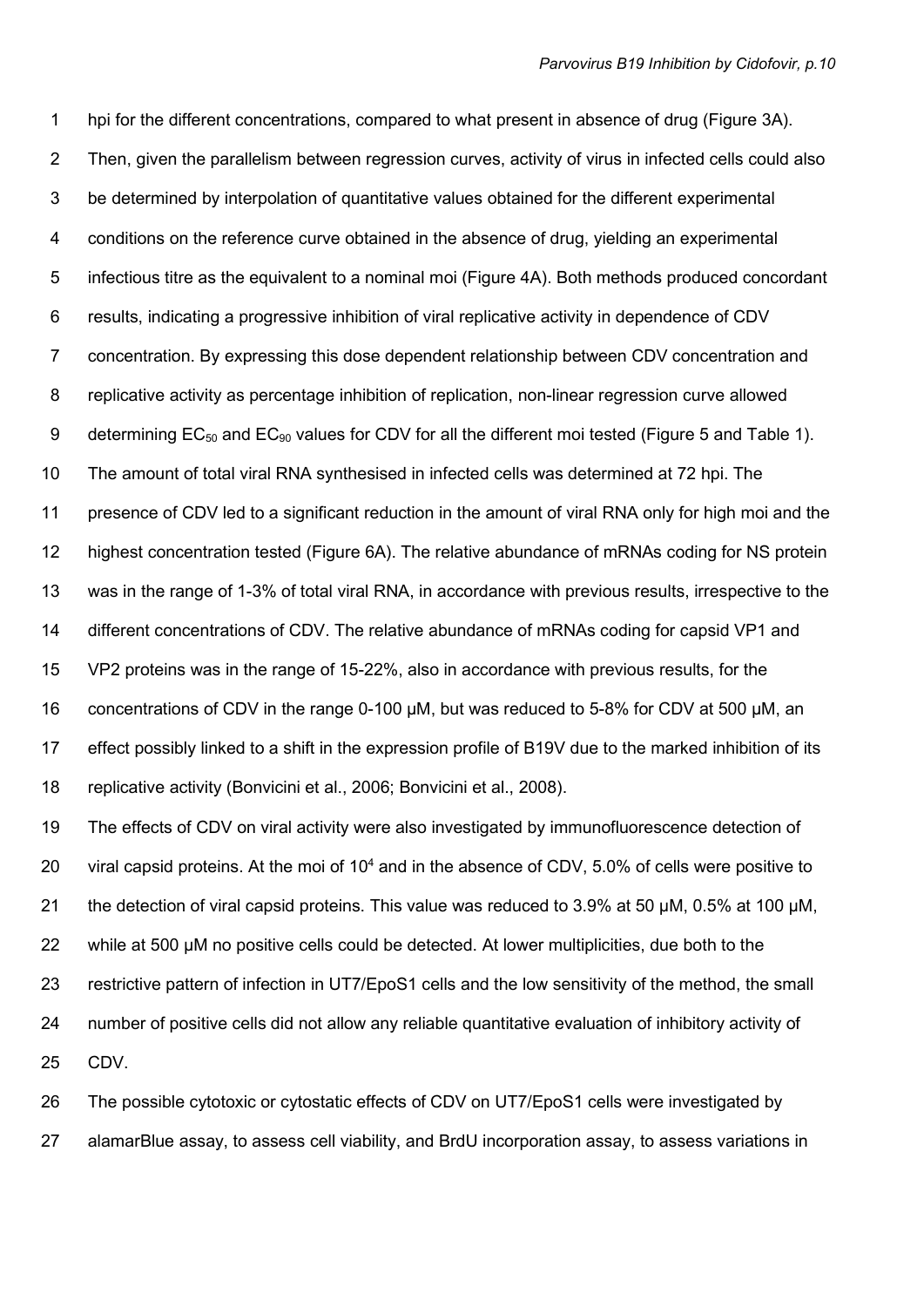- 1 cell proliferation rate. Results show that CDV added to cell cultures did not alter cell viability or
- 2 proliferation to a statistically significant extent (Figure 7A, B).

# 3 3.2. EPC cells, B19 virus and cidofovir

4 EPCs were generated in vitro from PBMC, via culture in a medium containing erythropoietic growth 5 factors. Following 9±1 days of culture, the cellular population showed a wide distribution of 6 erythroid differentiation markers (65-75 % CD36, 70-80 % CD71, 65-75 % CD235a) and known 7 viral receptors (60-65 % globoside and 55-65 %  $\alpha_5\beta_1$  integrin). At this differentiation stage, when 8 highly permissive for viral replication (Filippone et al., 2010; Wong et al., 2008), EPCs were 9 infected with B19V, at different moi in the range of  $10^4$  -  $10^1$  geq/cell, according to the same 10 experimental scheme followed for UT7/EpoS1 cells except that the time course of infection was 11 limited to 24 hpi, a time showing the highest increase in the DNA amount and considered optimal 12 for assessing the viral activity in a single round of infection (Figure 1B).

13 In Figure 2B, calculated amounts of viral DNA are plotted as a function of the moi, at 2 hpi and at 14 24 hpi for the different concentrations of CDV added to infected cell cultures. As for UT7/EpoS1 15 cells, also for EPCs the amount of viral DNA within infected cells showed a correlation with the moi 16 used, both at 2 hpi and at 24 hpi, for the different experimental series, in the whole test range. The 17 slopes for the 2 hpi and 24 hpi sample series, at different concentrations of CDV, are statistically 18 equivalent, also indicating a constant relative biological activity of B19V within the EPCs. However, 19 a statistically significant difference in elevations that could be attributed to the inhibitory effects of 20 CDV on viral DNA replication was evident only for the 500 µM concentration. The effect of 500 µM 21 CDV in inhibiting B19V DNA replication was also evident in Southern Blot Analysis (Figure 8), 22 when comparing the amount of DNA at 24 hpi, and when determining an interpolated experimental 23 infectious titre (Figures 3B and 4B, reported as percentage inhibition of activity in Table 1). Even at 24 this highest concentration of CDV, the reduction in the amount of viral RNA at 24 hpi was not 25 significant (Figure 6B). The relative abundance of mRNAs coding for NS protein was in the range 26 of 1-3% of total viral RNA, and that of mRNAs coding for capsid VP1 and VP2 proteins was in the 27 range of 35-45%, values comparable to what previously determined for bone marrow mononuclear 28 cells (Bonvicini et al., 2006; Bonvicini et al., 2008), without any significant correlation with the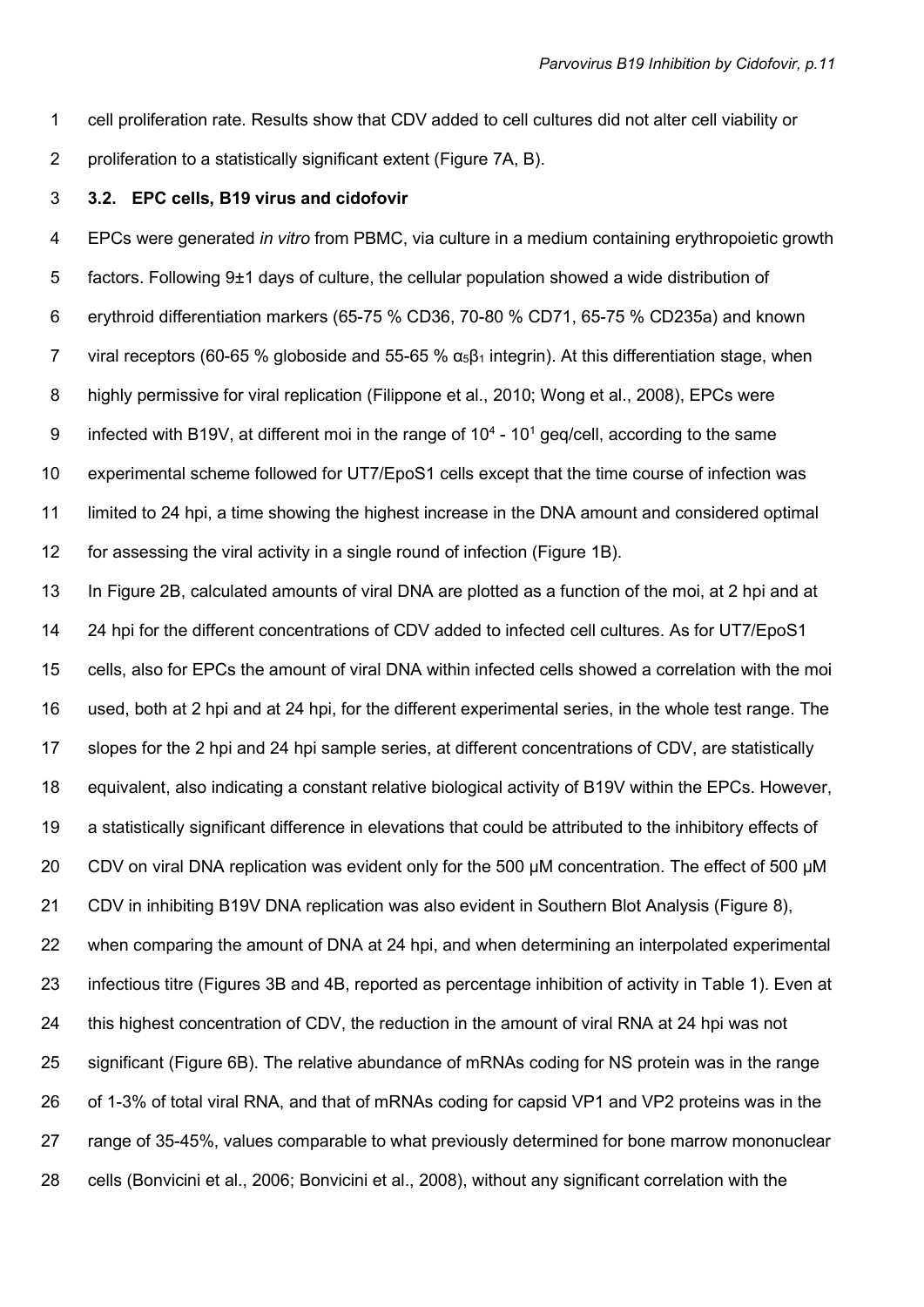1 concentration of CDV. By immunofluorescence, viral capsid proteins were detected in a fraction of 2 cells not statistically different from controls (10.8 compared to 14.0 % for moi of  $10<sup>4</sup>$ , 1.1 compared 3 to 1.8 % for moi of 10<sup>3</sup>). Finally, CDV added to cell cultures did not alter EPCs viability or 4 proliferation to a statistically significant extent (Figure 7C, D).

# 5 3.3. B19V in EPCs, cidofovir and infectivity

6 To test yield and infectivity of virus released from EPCs, the cell culture supernatants harvested at 24 hpi from EPCs infected with B19V at the moi of  $10<sup>4</sup>$ , and cultured in presence of different 8 concentrations of CDV, were used for infection of UT7/EpoS1. For this purpose, UT7/EpoS1 cells 9 were incubated for 2 hours in the presence of 50 µL of the different supernatants, washed, then 10 incubated for an additional time course of 72 hours. Quantitative analysis was carried out on cell 11 culture supernatants, and on UT7/EpoS1 cell fractions harvested at 2 hpi and 72 hpi, for evaluation 12 of B19V DNA content.

13 The amount of viral DNA present in supernatants derived from EPCs was proportional to what 14 detected in the corresponding cellular fractions (Figure 9 left, compare with Figure 3B). The 15 amount of B19V DNA present within UT7/EpoS1 cells at 2 hpi was then proportional to what 16 present in the supernatant (Figure 9 centre), reflecting the release of infectious viral particles from 17 infected EPCs. In these, a reduced amount of viral DNA was observed in the 500 µM CDV 18 samples. The increase in the amount of viral DNA within UT7/EpoS1 cells from 2 hpi to 72 hpi as a 19 measure of relative viral infectivity was significantly lower for virus obtained from EPCs cultured in 20 the presence of 500 µM CDV (Figure 9 right). The overall reduction in virus yield and infectivity 21 was 92.1% when comparing the 500 µM sample to control in the absence of CDV. This result 22 arises as the additive effect of the inhibition of replication within EPCs, with a lower production of 23 infectious virions (68-70% reduction measured in supernatants and 2 hpi samples), and a reduced 24 activity of viral DNA within UT7/EpoS1 cells (75% reduction measured in the 72 hpi samples).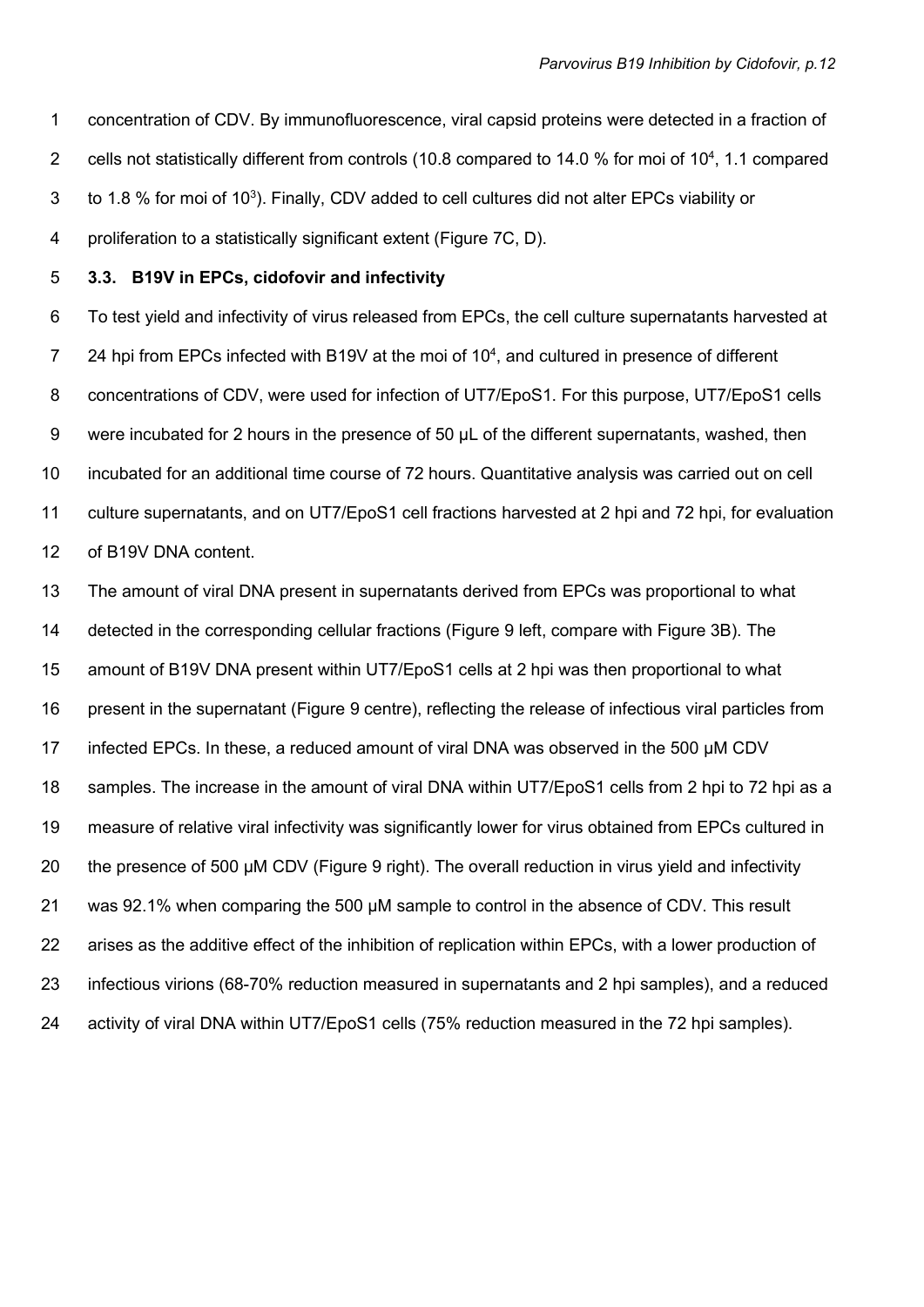#### 1 4. Discussion

2 The present study was aimed at investigating the potential of the broad spectrum antiviral drug 3 CDV to inhibit parvovirus B19, a ssDNA virus responsible for a wide spectrum of clinical 4 manifestations, and presently lacking both of a causative therapy and of a vaccine to prevent the 5 infection. In our experiments, we could show that the antiviral activity of the CDV is also effective 6 against this human pathogenic virus. This constitutes the first evidence of activity of an antiviral 7 compound against B19V, and in the same time expands the antiviral range of CDV to encompass 8 also a ssDNA virus in addition to the families of dsDNA viruses (De Clercq, 2007; De Clercq and 9 Holy, 2005).

10 Due to the characteristics of B19V and its restricted tropism, only two cellular systems were aptly 11 used, namely the UT7/EpoS1 cell line and in vitro differentiated EPCs. UT7/EpoS1 is the most 12 permissive and commonly used cellular line when investigating B19V (Wong and Brown, 2006). In 13 these, most of the cells possess the receptors for the virus and can be infected, but the intracellular 14 environment is restrictive as active replication is shown to occur only in a subset of cells (Bonvicini 15 et al., 2013b), possibly depending on still uncharacterised S-phase factors. At the population level, 16 the degree of replication of viral DNA shows relative increases comparable to fully permissive 17 systems, while major impairment occurs at the level of capsid protein production and yield of 18 infectious virus (Gallinella et al., 2000). EPCs, on the other hand, represent a cellular system more 19 closely resembling the natural target cells within bone marrow environment. Circulating EPCs can 20 be cultivated from peripheral blood and induced to differentiate along the erythroid lineage, 21 progressively acquiring sensitivity to viral infection and full permissiveness to viral replication 22 (Filippone et al., 2010; Wong et al., 2008).

23 In the evaluation of a possible antiviral activity against B19V, the use of qPCR assays for 24 determining the dynamics of viral nucleic acids production can offer several advantages linked to a 25 highly accurate evaluation of replication activity within infected cells. In both cellular systems, a 26 direct relationship was present between multiplicity of infection and detected amount of viral 27 nucleic acids, such as viral DNA measured at 2 hpi (adsorbed/internalised virus), at 24/72 hpi 28 (replicative activity), or RNA at 72 hpi (transcription). This relationship could be approximated by a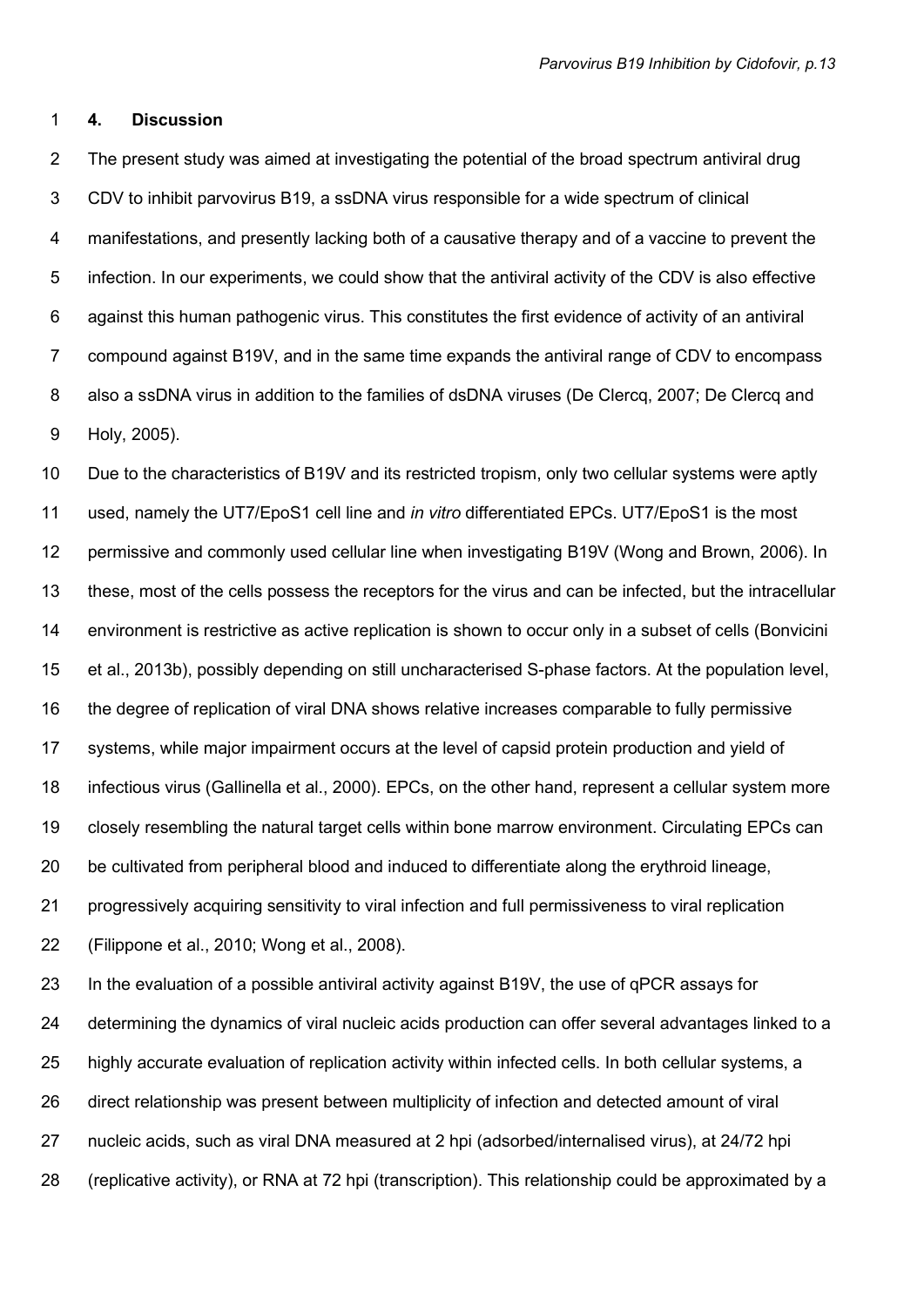1 linear regression in the moi range of  $10<sup>4</sup>$ -10<sup>1</sup> viral genomes per cell, and this allowed to calculate, 2 for every infected cell sample and CDV concentration, the effect on the amount of viral nucleic 3 acids produced (Y-axis shift), as well as the reduction in infectivity (X-axis shift) compared to a 4 control reference titration in the absence of drug. Finally, these data could be expressed as 5 percentage inhibition and allowed calculating standard  $EC_{50}$  or  $EC_{90}$  values.

6 An inhibitory effect of CDV was evident in UT7/EpoS1 cells as a regular dose-dependent inhibition 7 of viral replicative activity, for all the moi tested, up to the point where 500 µM was successful in 8 reducing the amount of viral DNA present at 72 hpi to levels lower than input virus. This effect was 9 less evident in peripheral blood derived EPCs, where only the the 500 µM concentration showed a 10 significant inhibition of viral replicative activity. This difference in the two cellular systems may be 11 ascribed to a different permeability of cells to the compound, or to different mechanisms of 12 interference with the normal metabolism of nucleotides. The antiviral activity of CDV is due to its 13 incorporation in synthetised DNA that may hamper its template activity, or may induce chain 14 termination (Magee and Evans, 2012). A different degree of incorporation in viral DNA, or a 15 different activity of DNA repair mechanisms, can contribute to the diverse activity of CDV in normal 16 cells like EPCs compared to a myeloblastoid cell line like UT7/EpoS1 (De Schutter et al., 2013). 17 CDV did not exert any significant cytotoxic or cytostatic effect in these cells, implying a basis for 18 the selectivity of action against the virus that deserves further investigation. Southern blot analysis 19 of viral DNA showed a reduction in the amount of viral ssDNA and dsDNA forms, rather than to 20 presence of incomplete, terminated replicative intermediates or products. Finally, in the EPCs 21 system where infectious viral particles were produced and released in the supernatant, the overall 22 reduction in infectivity induced by 500 µM CDV was also evident following a second cycle infection. 23 The  $EC_{50}$  and  $EC_{90}$  values determined in UT7/EpoS1 cells were close to those obtained for dsDNA 24 viruses, having their own DNA polymerases (Williams-Aziz et al., 2005) or exploiting the cellular 25 enzymes (Bernhoff et al., 2008). The demonstration of some efficacy of CDV against B19V should 26 be considered of interest, and bears some promise to the development of antiviral drugs directed 27 against a human pathogenic virus. B19V is highly dependent on cellular machinery and offers few 28 virus specific targets, but the capacity of a broad spectrum antiviral compound to interfere with its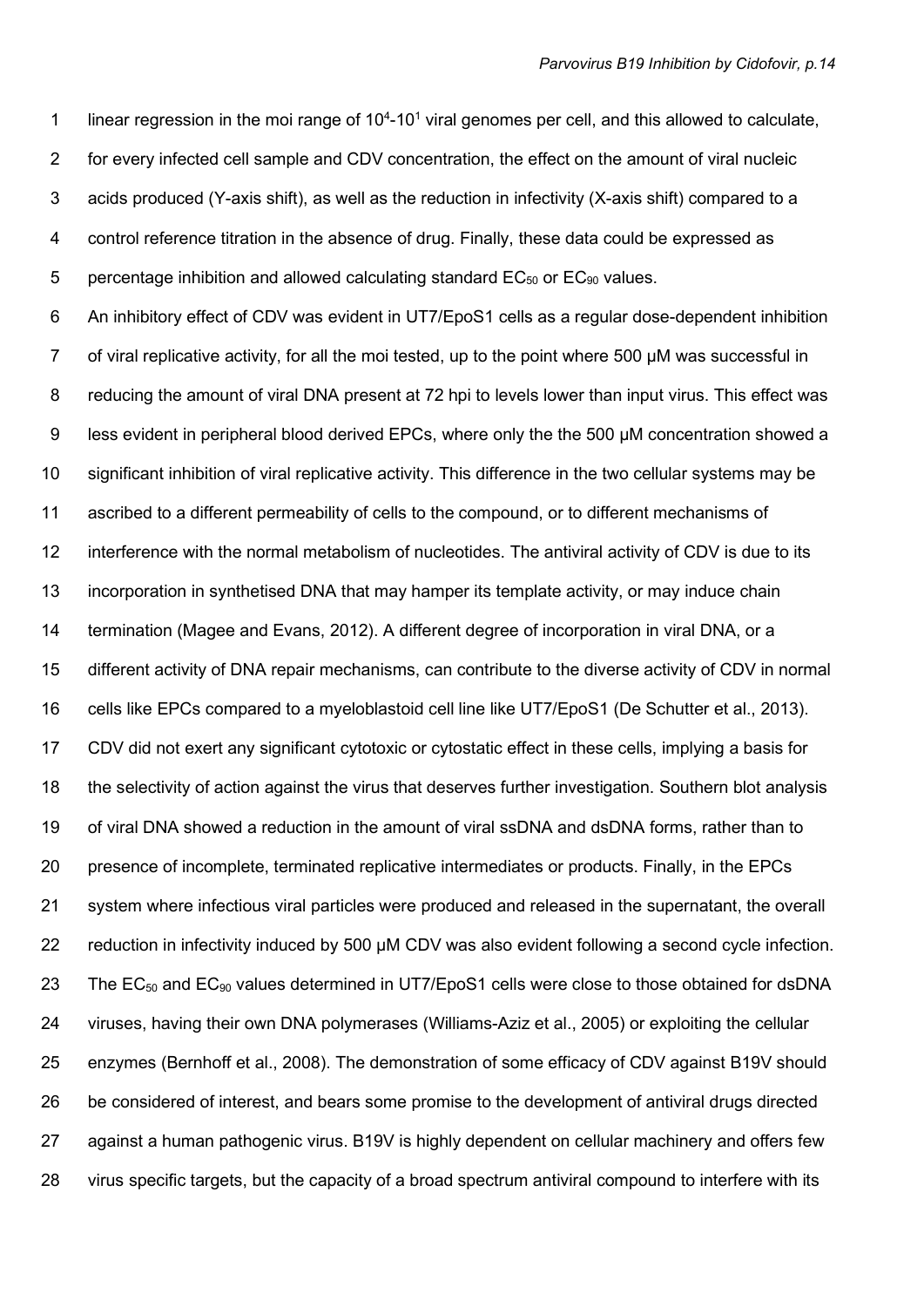1 biological activity indicated the presence of pathways susceptible to potential inhibition in a very 2 complex and as yet not fully characterised virus-cell interaction network.

3 The development and availability of a compound active against B19V may add therapeutic options 4 to the treatment of infections, that now relies entirely on symptomatic or supportive rather than 5 causative treatments. Inhibition of the replicative activity of the virus and reduction in the yield of 6 infectious virus should be relevant when the pathology induced by the virus is mainly linked to an 7 active replication and proapoptotic effect. Transient or persistent red cell aplasia may benefit from 8 a reduction in the viral replication rate, while in the case of incompetence of the immune system to 9 control the infection, a pharmacological inhibition of viral replication may be considered of high 10 impact, given the substantial inefficacy and costs of IVIG infusion. 11 Further progress in our knowledge of the biological characteristics of B19V and of its interaction 12 with different cellular environments will possibly lead to a better understanding of the viral targets 13 suitable for a specific antiviral approach, but in the meantime some progress might also be 14 obtained investigating the activity and mechanism of action of known compounds, such as CDV or

15 related lipid conjugates (Rinaldo et al., 2010; Williams-Aziz et al., 2005), that are characterised by

16 a broad spectrum antiviral activity.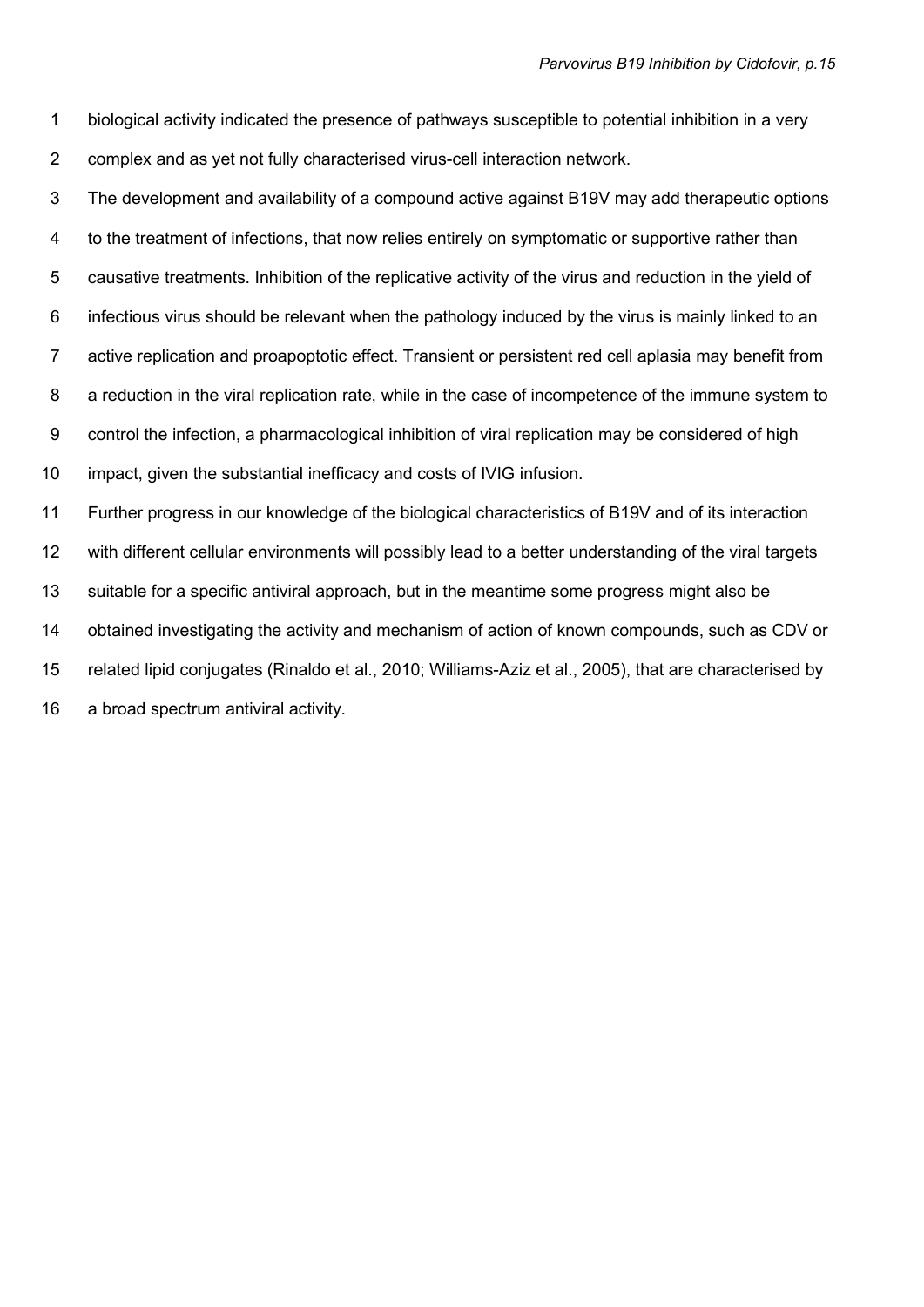# 1 Acknowledgements

2 This work was supported by grants from the University of Bologna (RFO 2012-2013).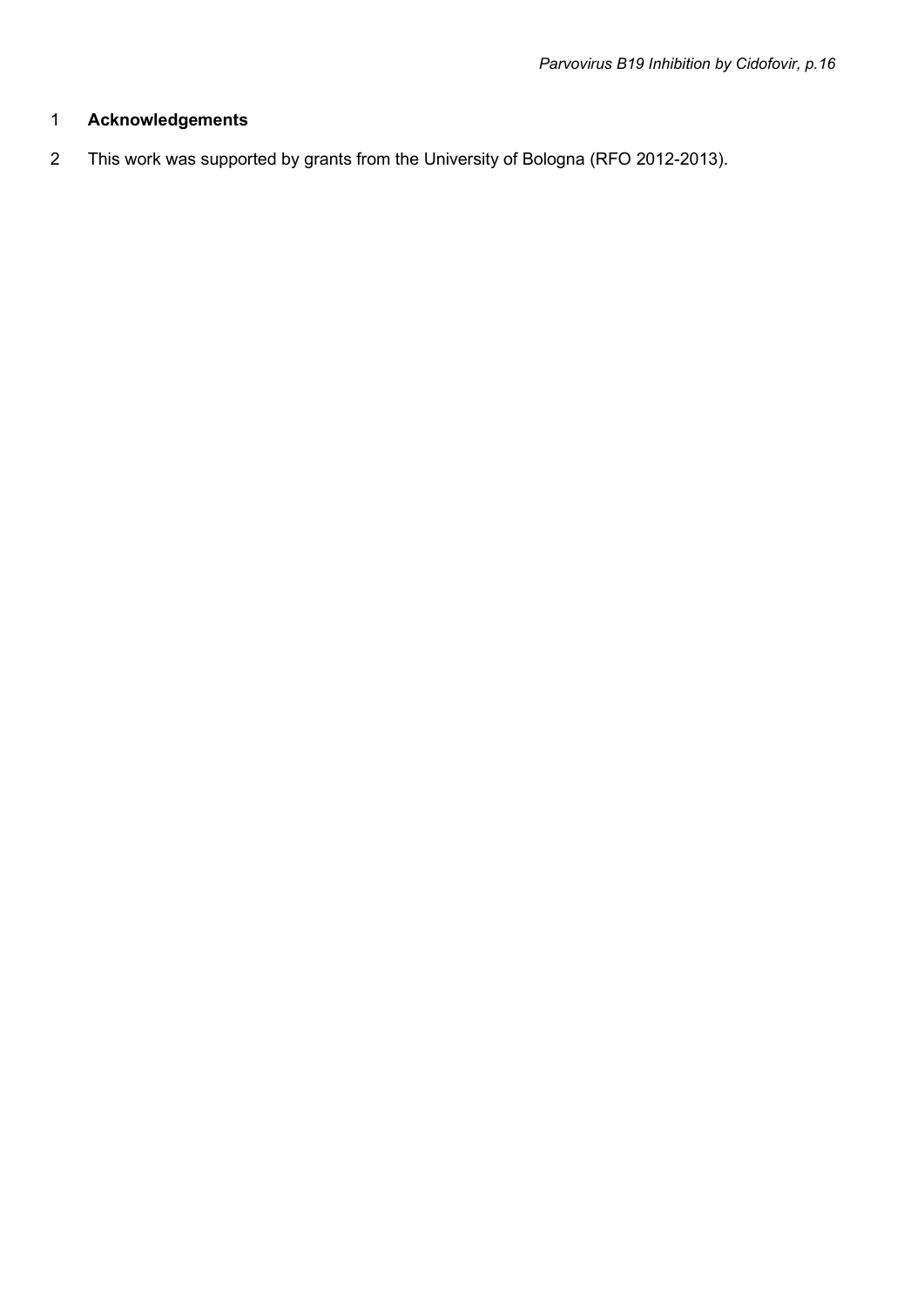# 1 References

- 2 Bernhoff, E., Gutteberg, T.J., Sandvik, K., Hirsch, H.H., Rinaldo, C.H., 2008. Cidofovir inhibits
- 3 polyomavirus BK replication in human renal tubular cells downstream of viral early gene 4 expression. American journal of transplantation 8, 1413-1422.
- 5 Bonvicini, F., Filippone, C., Delbarba, S., Manaresi, E., Zerbini, M., Musiani, M., Gallinella, G.,
- 6 2006. Parvovirus B19 genome as a single, two-state replicative and transcriptional unit. Virology 7 347, 447-454.
- 8 Bonvicini, F., Filippone, C., Manaresi, E., Zerbini, M., Musiani, M., Gallinella, G., 2008. Functional 9 analysis and quantitative determination of the expression profile of human parvovirus B19. Virology 10 381, 168-177.
- 11 Bonvicini, F., La Placa, M., Manaresi, E., Gallinella, G., Gentilomi, G.A., Zerbini, M., Musiani, M., 12 2010. Parvovirus B19 DNA is commonly harboured in human skin. Dermatology 220, 138-142.
- 13 Bonvicini, F., Manaresi, E., Bua, G., Venturoli, S., Gallinella, G., 2013a. Keeping pace with
- 14 parvovirus B19 genetic variability: a multiplex genotype-specific quantitative PCR assay. J Clin 15 Microbiol 51, 3753-3759.
- 16 Bonvicini, F., Manaresi, E., Di Furio, F., De Falco, L., Gallinella, G., 2012. Parvovirus B19 DNA 17 CpG dinucleotide methylation and epigenetic regulation of viral expression. PLoS One 7, e33316.
- 18 Bonvicini, F., Manaresi, E., Gallinella, G., Gentilomi, G.A., Musiani, M., Zerbini, M., 2009.
- 19 Diagnosis of fetal parvovirus B19 infection: value of virological assays in fetal specimens. Bjog 20 116, 813-817.
- 21 Bonvicini, F., Mirasoli, M., Manaresi, E., Bua, G., Calabria, D., Roda, A., Gallinella, G., 2013b. 22 Single-cell chemiluminescence imaging of parvovirus B19 life cycle. Virus research 178, 517-521.
- 23 Bonvicini, F., Puccetti, C., Salfi, N.C., Guerra, B., Gallinella, G., Rizzo, N., Zerbini, M., 2011.
- 24 Gestational and fetal outcomes in B19 maternal infection: a problem of diagnosis. J Clin Microbiol 25 49, 3514-3518.
- 26 Brown, K.E., 2000. Haematological consequences of parvovirus B19 infection. Baillieres Best Pract 27 Res Clin Haematol 13, 245-259.
- 28 Bustin, S.A., Benes, V., Garson, J.A., Hellemans, J., Huggett, J., Kubista, M., Mueller, R., Nolan,
- 29 T., Pfaffl, M.W., Shipley, G.L., Vandesompele, J., Wittwer, C.T., 2009. The MIQE guidelines:
- 30 minimum information for publication of quantitative real-time PCR experiments. Clin Chem 55, 611- 31 622.
- 32 Chisaka, H., Morita, E., Yaegashi, N., Sugamura, K., 2003. Parvovirus B19 and the pathogenesis 33 of anaemia. Rev Med Virol 13, 347-359.
- 34 Crabol, Y., Terrier, B., Rozenberg, F., Pestre, V., Legendre, C., Hermine, O., Montagnier-
- 35 Petrissans, C., Guillevin, L., Mouthon, L., 2012. Intravenous immunoglobulin therapy for pure red
- 36 cell aplasia related to human parvovirus B19 infection: a retrospective study of 10 patients and 37 review of the literature. Clin Infect Dis.
- 38 De Clercq, E., 2007. The acyclic nucleoside phosphonates from inception to clinical use: historical 39 perspective. Antiviral research 75, 1-13.
- 40 De Clercq, E., Holy, A., 2005. Acyclic nucleoside phosphonates: a key class of antiviral drugs. 41 Nature reviews. Drug discovery 4, 928-940.
- 42 De Schutter, T., Andrei, G., Topalis, D., Naesens, L., Snoeck, R., 2013. Cidofovir selectivity is
- 43 based on the different response of normal and cancer cells to DNA damage. BMC medical 44 genomics 6, 18.
- 45 Duechting, A., Tschope, C., Kaiser, H., Lamkemeyer, T., Tanaka, N., Aberle, S., Lang, F., Torresi,
- 
- 46 J., Kandolf, R., Bock, C.T., 2008. Human parvovirus B19 NS1 protein modulates inflammatory signaling by activation of STAT3/PIAS3 in human endothelial cells. J Virol 82, 7942-7952.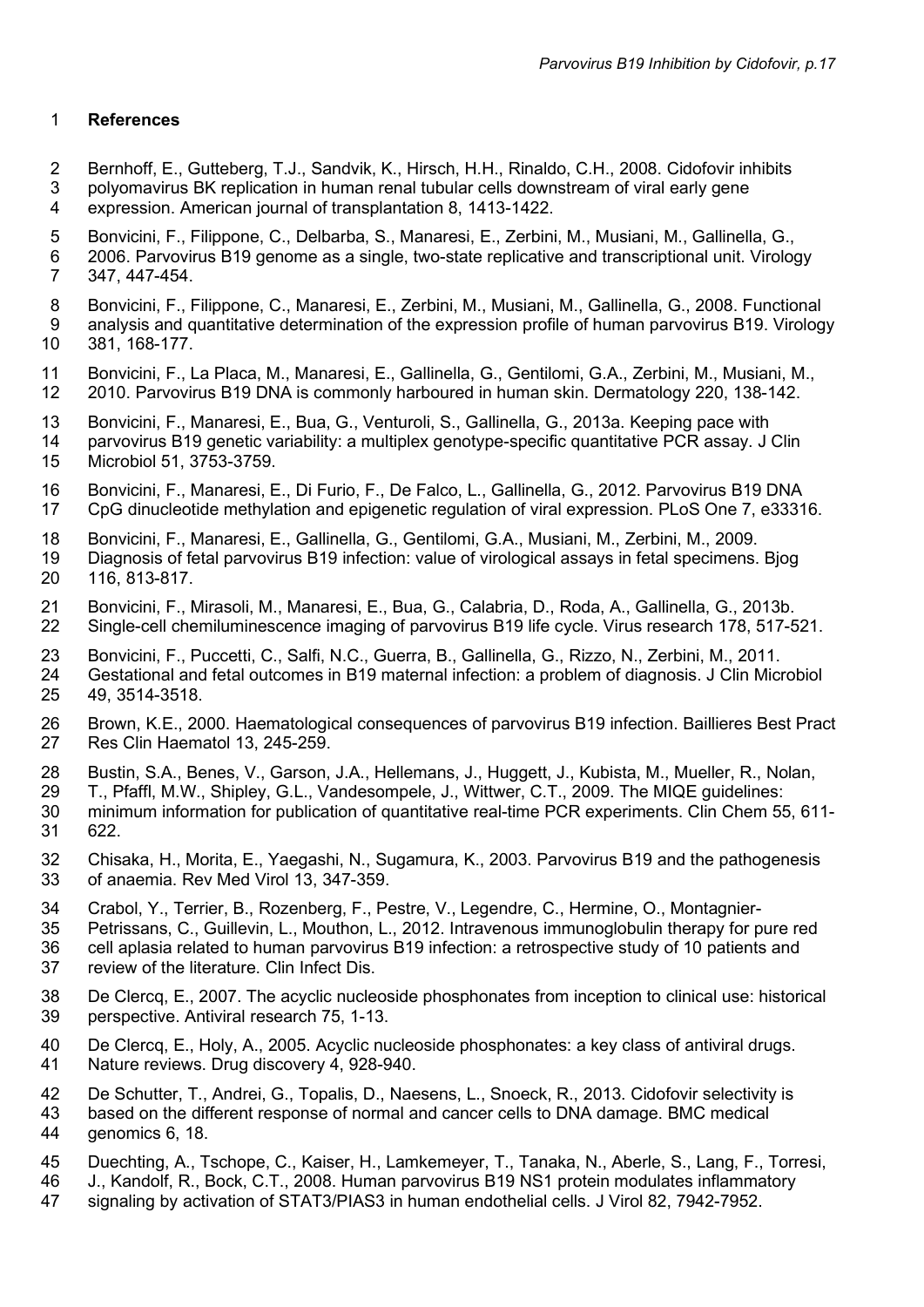- 1 Enders, M., Weidner, A., Zoellner, I., Searle, K., Enders, G., 2004. Fetal morbidity and mortality
- 2 after acute human parvovirus B19 infection in pregnancy: prospective evaluation of 1018 cases.
- 3 Prenat Diagn 24, 513-518.
- 4 Filippone, C., Franssila, R., Kumar, A., Saikko, L., Kovanen, P.E., Soderlund-Venermo, M.,
- 5 Hedman, K., 2010. Erythroid progenitor cells expanded from peripheral blood without mobilization 6 or preselection: molecular characteristics and functional competence. PLoS One 5, e9496.
- 7 Gallinella, G., 2013. Parvovirus B19 Achievements and Challenges. ISRN Virology, 8 10.5402/2013/898730.
- 9 Gallinella, G., Manaresi, E., Zuffi, E., Venturoli, S., Bonsi, L., Bagnara, G.P., Musiani, M., Zerbini, 10 M., 2000. Different patterns of restriction to B19 parvovirus replication in human blast cell lines. 11 Virology 278, 361-367.
- 12 Kerr, J.R., 2000. Pathogenesis of human parvovirus B19 in rheumatic disease. Ann Rheum Dis 59, 13 672-683.
- 14 King, A., Lefkowitz, E., Adams, M., Carstens, E., 2011. Ninth Report of the International Committee 15 on Taxonomy of Viruses (2013 release). Elsevier.
- 16 Lehmann, H.W., von Landenberg, P., Modrow, S., 2003. Parvovirus B19 infection and autoimmune 17 disease. Autoimmun Rev 2, 218-223.
- 18 Lu, J., Zhi, N., Wong, S., Brown, K.E., 2006. Activation of synoviocytes by the secreted
- 19 phospholipase A2 motif in the VP1-unique region of parvovirus B19 minor capsid protein. J Infect 20 Dis 193, 582-590.
- 21 Magee, W.C., Evans, D.H., 2012. The antiviral activity and mechanism of action of (S)-[3-hydroxy-22 2-(phosphonomethoxy)propyl] (HPMP) nucleosides. Antiviral research 96, 169-180.
- 23 Manning, A., Willey, S.J., Bell, J.E., Simmonds, P., 2007. Comparison of tissue distribution,<br>24 Dersistence, and molecular epidemiology of parvovirus B19 and novel human parvoviruses 24 persistence, and molecular epidemiology of parvovirus B19 and novel human parvoviruses PARV4 25 and human bocavirus. J Infect Dis 195, 1345-1352.
- 26 Modrow, S., 2006. Parvovirus B19: the causative agent of dilated cardiomyopathy or a harmless 27 passenger of the human myocard? Ernst Schering Res Found Workshop, 63-82.
- 28 Mouthon, L., Lortholary, O., 2003. Intravenous immunoglobulins in infectious diseases: where do 29 we stand? Clin Microbiol Infect 9, 333-338.
- 30 Norja, P., Hokynar, K., Aaltonen, L.M., Chen, R., Ranki, A., Partio, E.K., Kiviluoto, O., Davidkin, I.,
- 31 Leivo, T., Eis-Hubinger, A.M., Schneider, B., Fischer, H.P., Tolba, R., Vapalahti, O., Vaheri, A.,
- 32 Soderlund-Venermo, M., Hedman, K., 2006. Bioportfolio: lifelong persistence of variant and 33 prototypic erythrovirus DNA genomes in human tissue, Proc Natl Acad Sci U S A, pp. 7450-7453.
- 34 Rinaldo, C.H., Gosert, R., Bernhoff, E., Finstad, S., Hirsch, H.H., 2010. 1-O-hexadecyloxypropyl 35 cidofovir (CMX001) effectively inhibits polyomavirus BK replication in primary human renal tubular 36 epithelial cells. Antimicrobial agents and chemotherapy 54, 4714-4722.
- 37 Williams-Aziz, S.L., Hartline, C.B., Harden, E.A., Daily, S.L., Prichard, M.N., Kushner, N.L., Beadle, 38 J.R., Wan, W.B., Hostetler, K.Y., Kern, E.R., 2005. Comparative activities of lipid esters of cidofovir 39 and cyclic cidofovir against replication of herpesviruses in vitro. Antimicrobial agents and 40 chemotherapy 49, 3724-3733.
- 41 Wong, S., Brown, K.E., 2006. Development of an improved method of detection of infectious<br>42 parvovirus B19. J Clin Virol 35, 407-413. parvovirus B19. J Clin Virol 35, 407-413.
- 43 Wong, S., Zhi, N., Filippone, C., Keyvanfar, K., Kajigaya, S., Brown, K.E., Young, N.S., 2008. Ex
- 44 vivo-generated CD36+ erythroid progenitors are highly permissive to human parvovirus B19 45 replication. J Virol 82, 2470-2476.
- 46 Young, N.S., Brown, K.E., 2004. Parvovirus B19. N Engl J Med 350, 586-597.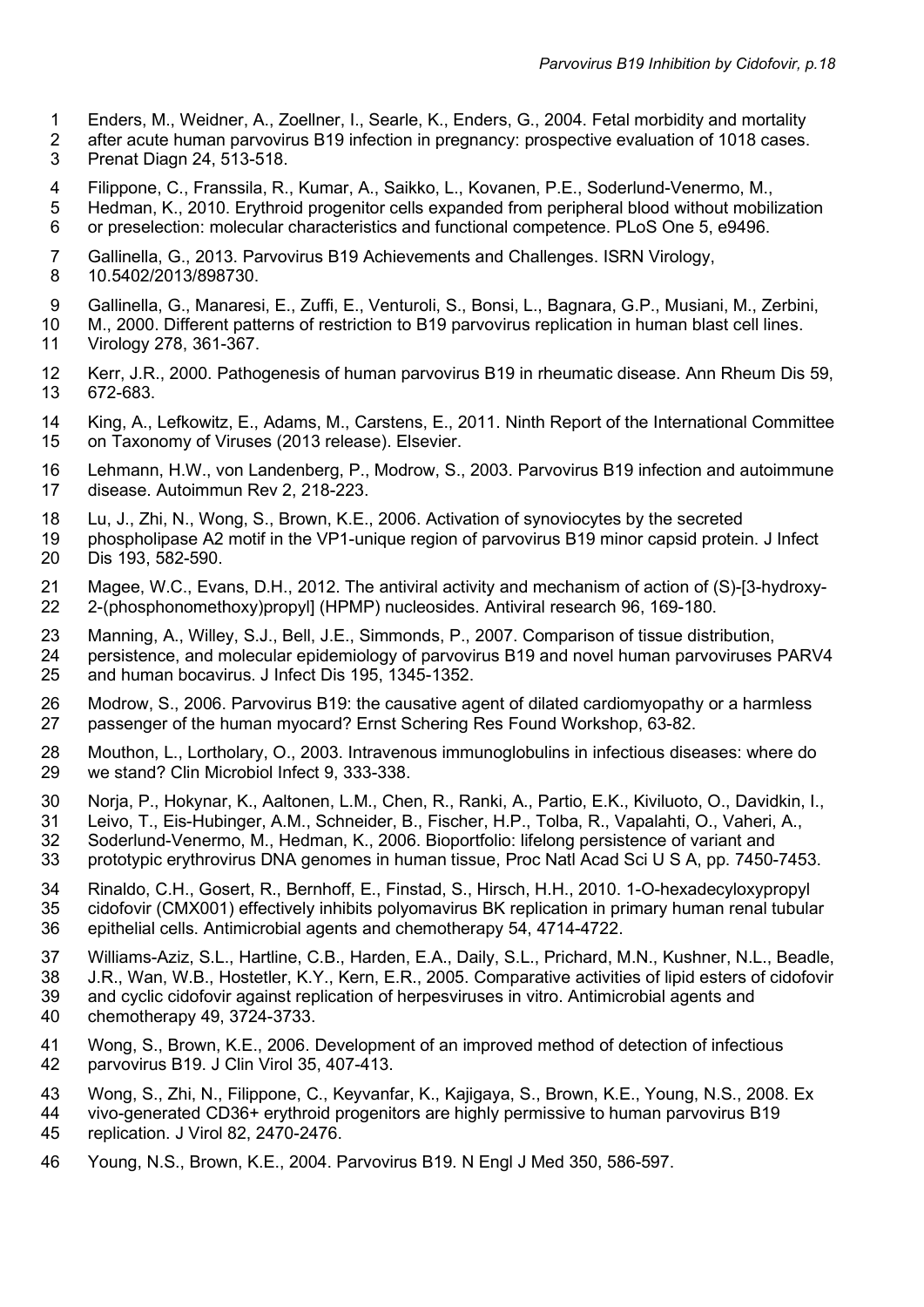#### 1 Figure captions

2

3 Figure 1. Time course of B19V infection in UT7/EpoS1 cells and EPCs.

4 Amount of B19V DNA, determined by qPCR, in infected UT7/EpoS1 cells (A) or EPCs (B). Cells 5 infected at the different moi have been collected at the indicated time points between 2 hpi and at 6 72 hpi following culture in the absence of CDV. Log of B19V DNA target copies (geq/20000 cells) 7 is plotted as a function of the time points. Values are mean of three independent experiments and 8 bars indicate the standard error of means.

9

10 Figure 2. B19V DNA as a function of moi.

11 Amount of B19V DNA, determined by qPCR, in infected UT7/EpoS1 cells (A) or EPCs (B). Cells

12 infected at the different moi have been collected at 2 hpi and at 72 (A) or 24 (B) hpi following

13 culture in the presence of the different concentrations of CDV. Log of B19V DNA target copies

14 (geq/20000 cells) is plotted as a function of the Log of moi. Values are mean of three independent

15 experiments and bars indicate the standard error of means. Lines are linear regression analysis for

16 the respective experimental series. The slopes of the lines are not statistically different (for

17 UT7/EpoS1, p=0.31; for EPCs, p=0.19), while elevations are (p<0.0001).

18

19 Figure 3. Analysis of variance in the amount of B19V DNA as a function of CDV concentration.

20 Amount of B19V DNA, determined by qPCR, in UT7/EpoS1 cells (A) or EPCs (B), infected at

21 different moi and cultivated for 72 (A) or 24 (B) hpi in the presence of the different concentrations

22 of CDV. Values are mean of three independent experiments and bars indicate the standard error of

23 means. Analysis of variances among Log of B19V DNA target copies (geq/20000 cells) within a

24 given moi indicate differences in B19V replicative activity compared to control sample (0  $\mu$ M).  $*$  p

25 value 0.01 – 0.05, \*\* p value 0.001 – 0.01, \*\*\* p value < 0.001.

26

27 Figure 4. Analysis of variance in infectivity of B19V as a function of CDV concentration.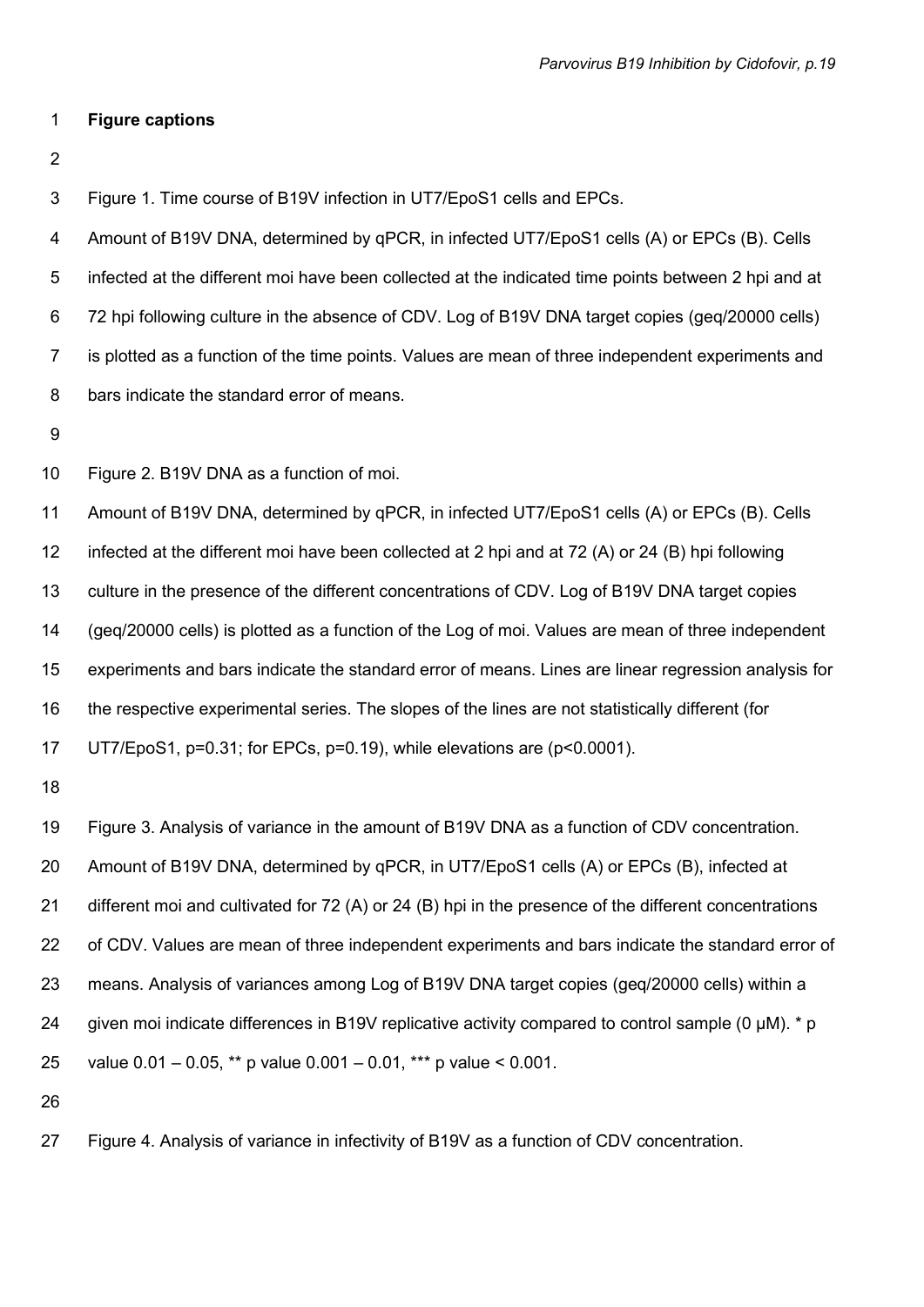1 Variation in infectivity for B19V in UT7/EpoS1 cells (A) or EPCs (B), following a time course of 2 infection, determined by interpolation of quantitative values obtained for the different experimental 3 conditions on the reference curve obtained in the absence of CDV. Values are mean of three 4 independent experiments and bars indicate the standard error of means. The experimental 5 infectious titre is equivalent to a nominal moi in the absence of CDV. \* p value 0.01 – 0.05, \*\* p 6 value  $0.001 - 0.01$ , \*\*\* p value < 0.001.

7

8 Figure 5. Normalised response to CDV in B19V infected UT7/EpoS1 cells.

9 The plot shows the normalised response curve (% inhibition) as a function of CDV concentration 10 for the different moi of B19V in UT7/EpoS1 cells.  $EC_{50}$  and  $EC_{90}$  values derived from this plot are 11 reported in Table 1.

12

13 Figure 6. Analysis of variance in the amount of B19V RNA as a function of CDV concentration. 14 Amount of B19V total RNA, determined by qPCR, in UT7/EpoS1 cells (A) or EPCs (B), infected at 15 different moi and cultivated in the presence of the different concentrations of CDV. Values are 16 mean of three independent experiments and bars indicate the standard error of means. Analysis of 17 variances among Log of B19V RNA target copies (geq/20000 cells) within a given moi indicate a 18 significant reduction in transcriptional activity only for high moi and 500 µM CDV compared to 19 control (0  $\mu$ M), only for UT7/EpoS1 cells \*\* p value  $0.001 - 0.01$ .

20

21 Figure 7. Effects of CDV on viability and proliferation of UT7/EpoS1 cells (A, B) and EPCs (C, D). 22 Results of alamarBlue assay (A, C) as an indicator of cell metabolic activity are expressed as 23 relative fluorescence intensity units (RFU). Results of BrdU incorporation as an indicator of cell 24 proliferation for are expressed as optical density (OD) values.

25

26 Figure 8. Molecular forms of B19V DNA in infected EPCs.

27 Southern Blot analysis of B19V DNA obtained from EPCs infected at the moi of  $10<sup>4</sup>$  geq/cell, in the

28 absence or presence of 500 µM CDV, following a time course of infection. After EcoRI cleavage,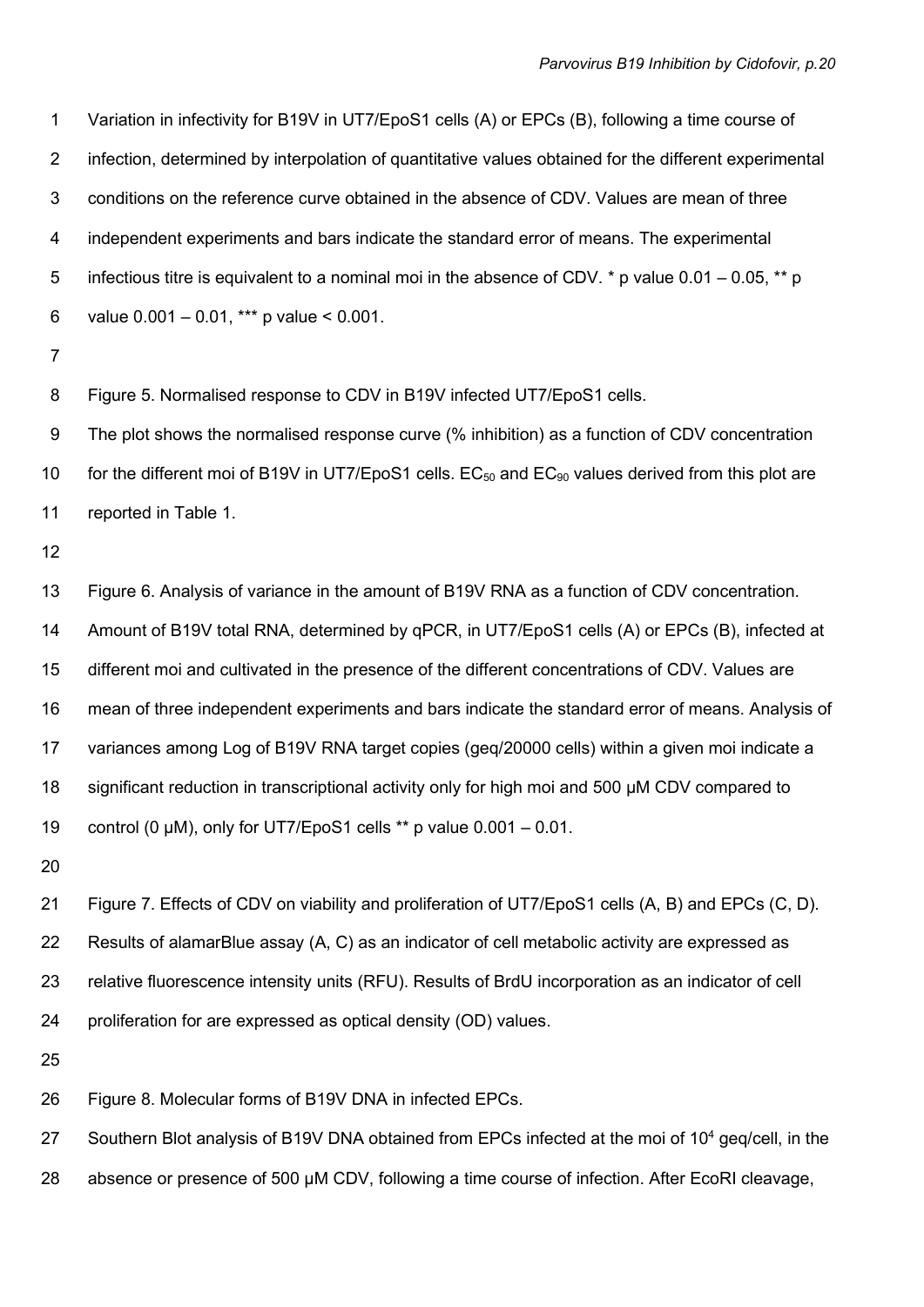1 standard agarose gel electrophoresis and alkaline downward blotting on Nylon membrane,

2 hybridization was carried out by using a full-length digoxigenin-labelled DNA probe, recognised by

3 anti-digoxigenin Fab, alkaline phosphatase conjugated, and NBT/BCIP colorimetric detection

4 (Roche). Typical viral ssDNA and dsDNA forms are evident and the intensity of bands correlate

- 5 with the amount of DNA determined by qPCR.
- 6

7 Figure 9. Infectivity of B19V released from CDV-treated EPCs.

8 Cell culture supernatants harvested at 24 hpi from EPCs infected with B19V at the moi of 10<sup>4</sup>, and

9 cultured in presence of different concentrations of CDV, were used for infection of UT7/EpoS1 cells

10 to test infectivity of virus released from cells. Values are mean of three independent experiments

11 and bars indicate the standard error of means. Log amount of B19V DNA detected in aliquots of

12 the supernatant (5 µL volume), at 2 hpi and at 72 hpi (20000 cells) is shown for the different

13 concentrations of CDV. \*\*\* p value < 0.001.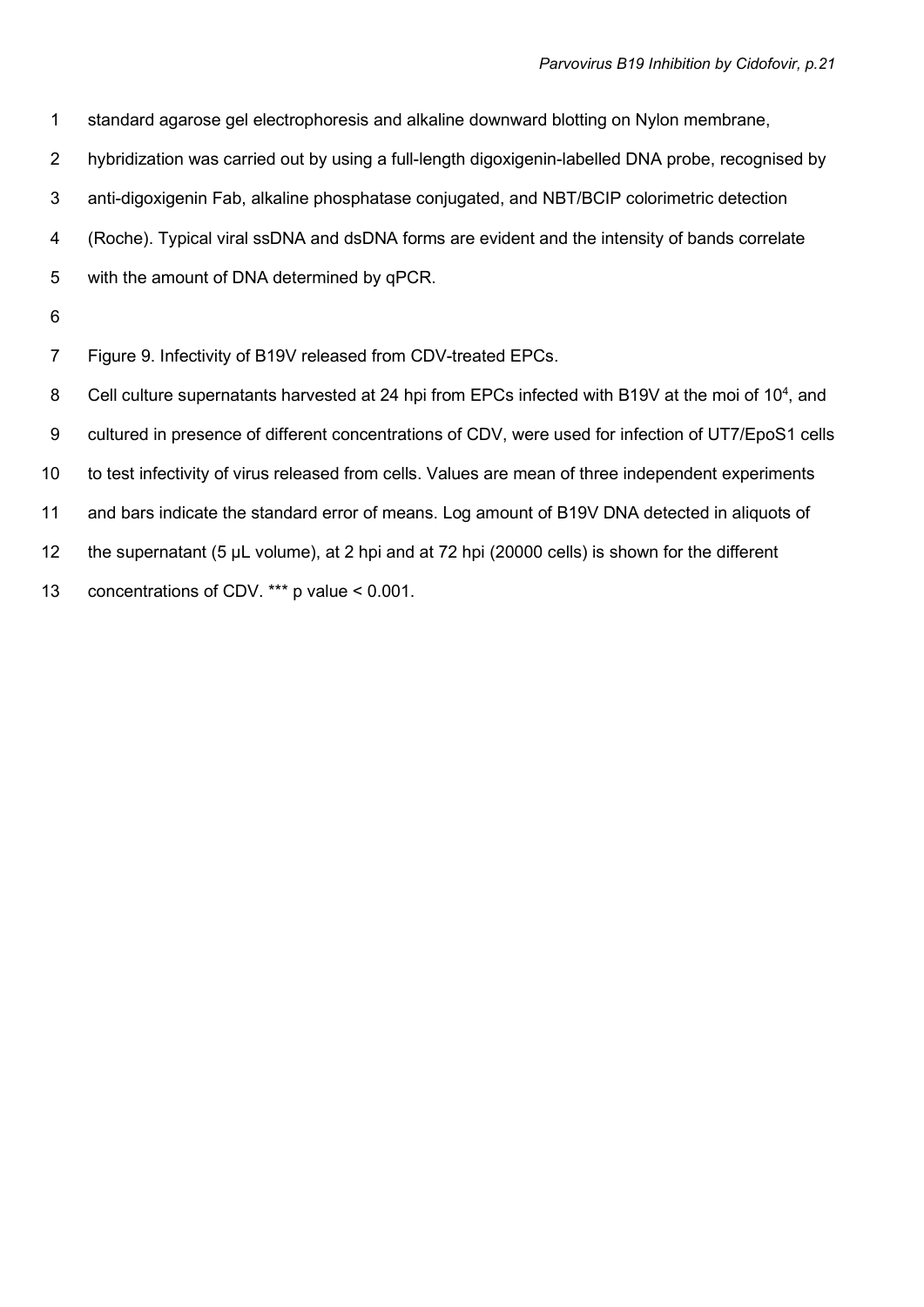# 1 Table 1

2

|                | moi (geq/cell)  |                 |                 |                 |
|----------------|-----------------|-----------------|-----------------|-----------------|
|                | 10 <sup>1</sup> | 10 <sup>2</sup> | 10 <sup>3</sup> | 10 <sup>4</sup> |
| UT7/EpoS1      |                 |                 |                 |                 |
| $EC50$ [µM]    | 41.27           | 29.65           | 7.45            | 34.35           |
| $EC_{90}$ [µM] | 89.42           | 84.73           | 85.45           | 360.70          |
| <b>EPCs</b>    |                 |                 |                 |                 |
| % inhibition   | 92.78           | 71.29           | 83.89           | 68.21           |

3

4 For UT7/EpoS1 cells, EC<sub>50</sub> and EC<sub>90</sub> [µM] values for the different moi were obtained by non-linear 5 regression analysis from the percentage inhibition values obtained for each different concentration 6 of CDV. For EPCs, only percentage inhibition values for the CDV concentration of 500 µM relative 7 to control could be calculated.

8